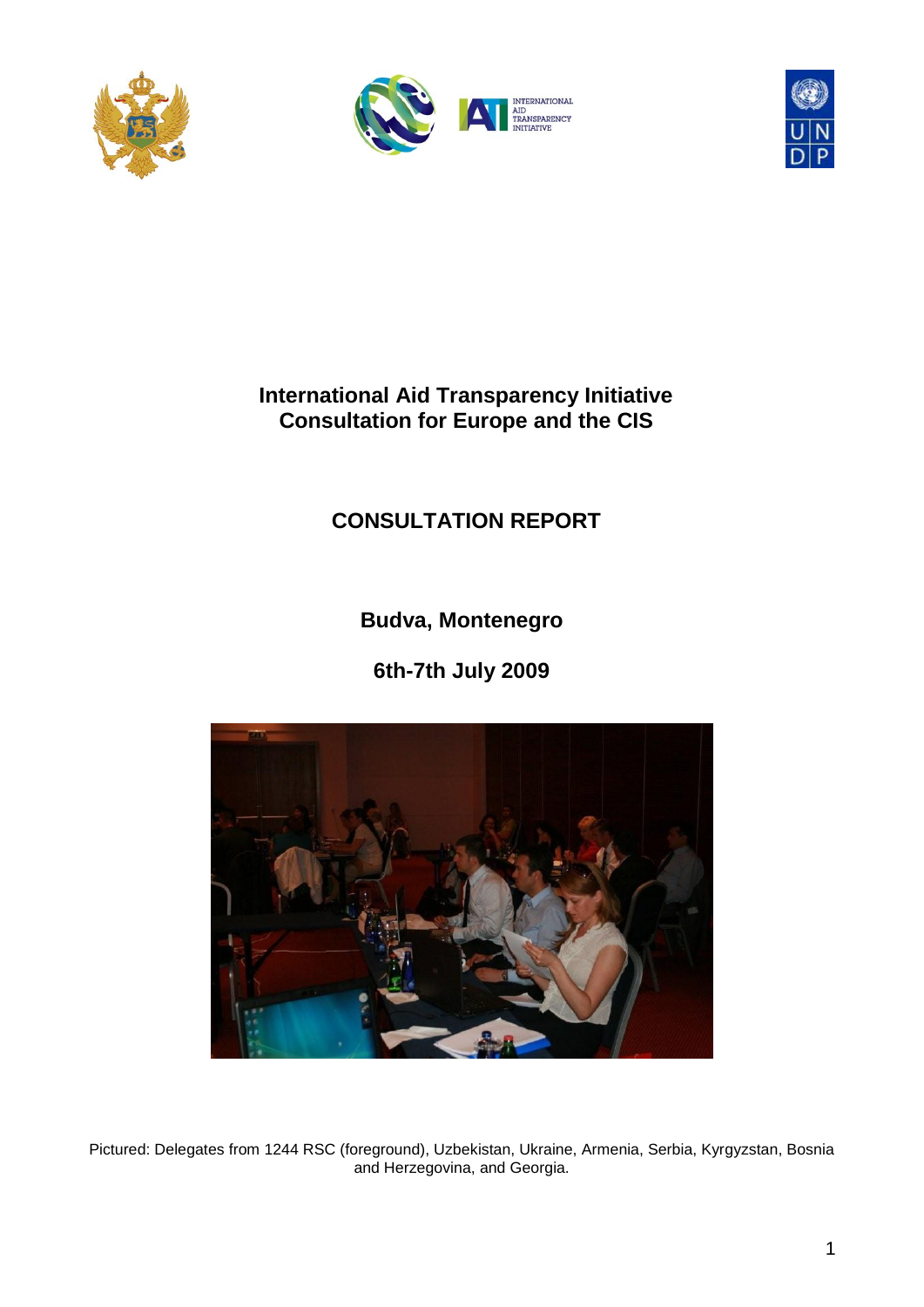#### **Contents**

|                      | 2. Aid information in the broader context of ownership, accountability and implementing the AAA  4                                                                                |  |
|----------------------|-----------------------------------------------------------------------------------------------------------------------------------------------------------------------------------|--|
|                      |                                                                                                                                                                                   |  |
| 3.1<br>3.2<br>3.3    |                                                                                                                                                                                   |  |
|                      | 4. Solutions: Aid information management systems, IATI and complementary initiatives  9                                                                                           |  |
| 4.1<br>4.2<br>4.3    |                                                                                                                                                                                   |  |
|                      |                                                                                                                                                                                   |  |
| 5.1.<br>5.2.<br>5.3. | What needs for support and capacity development arise in partner countries?  10<br>Towards a Code of Conduct: what are the key priorities for inclusion by partner countries?  10 |  |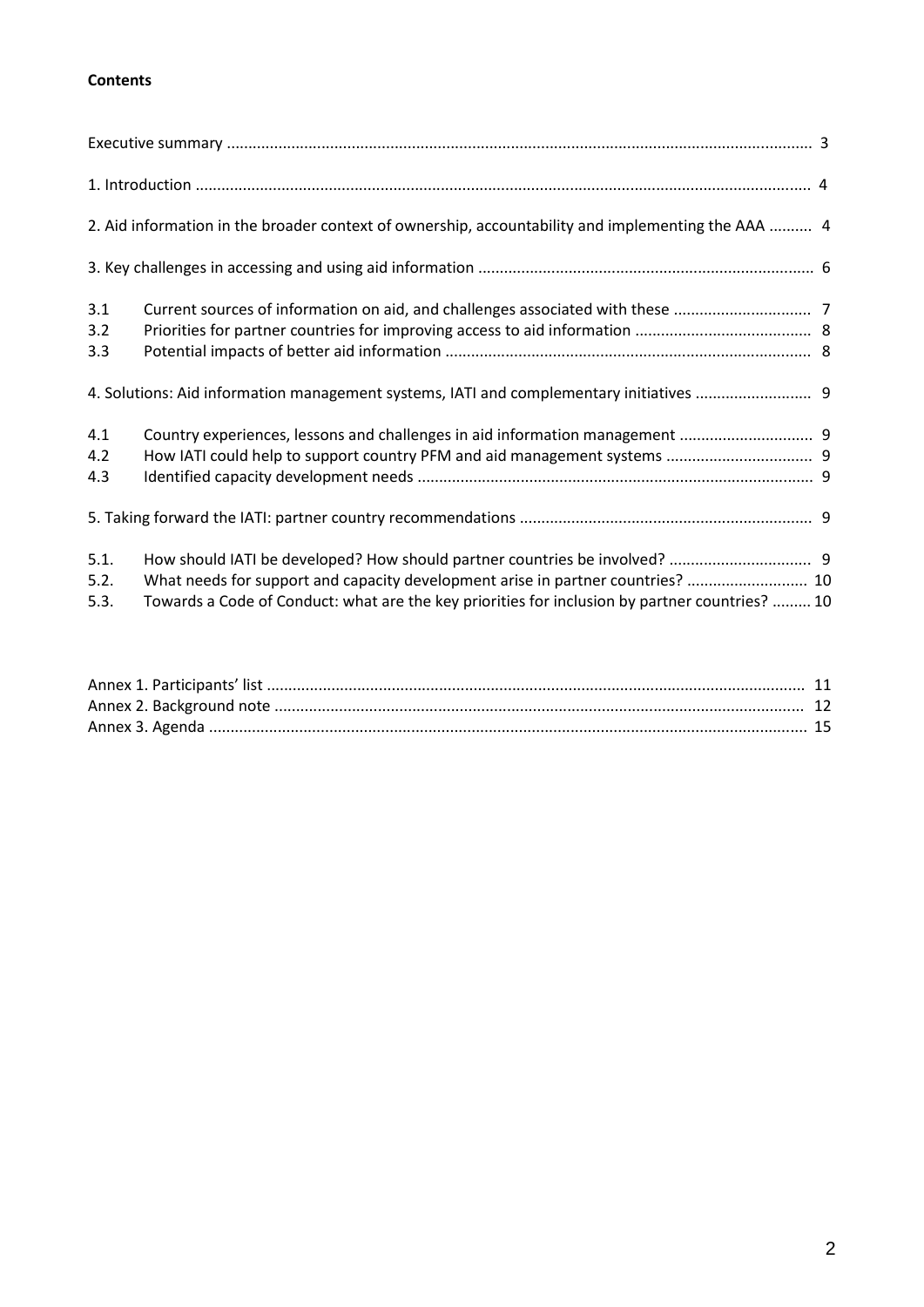### **Executive summary**

The IATI Regional Consultation for Europe and the CIS brought together government representatives from Albania, Armenia, Bosnia & Herzegovina, Georgia, Kosovo 1244 RSC, Kyrgyzstan, Montenegro, Ukraine, and Uzbekistan in Budva, Montenegro, from  $6<sup>th</sup>$  to  $7<sup>th</sup>$  July 2009. The Government of Montenegro was present at high political levels. UNDP Serbia participated to report back to the Government. The European Commission, Synergy International, the supplier of the DAD aid management database, and numerous UNDP Country Offices also participated. Representatives from the above countries showed great interest in the initiative, topics and follow-up. *The interest was heightened in the current economic crisis, which is seriously affecting the region and where ODA can play a bridge role.*

The key points from the consultation are as follows:

- *Transparency and mutual accountability are crucial.* There is consensus on the need to strengthen mutual accountability and transparency of aid. Differences in donor budgeting cycles and procedures are posing special strains on government capacities, are time-consuming and not costeffective. The issue remains whether IATI would help cut on transaction costs or whether it is an additional burden (e.g. who enters data).
- *Ensure an inclusive approach, based on the needs of end-users.* Governments feel that country ownership is not getting full expression. As one Government representative said: "We don't want information, we want an invitation [to be part of the process]". The consultation was useful to inform about IATI, but it will require further discussions at country level as well as further consultations prior to the IATI Conference (21-22 October, The Hague). Thus, articulating the added value of IATI is of particular significance as well as strengthened advocacy and communication.
- *Keep in mind the specificities of the region.* The region comprises primarily of MICs, with a strong EU presence and accession processes going on. Many of the countries have small levels of ODA (e.g. Ukraine 2%, Serbia 3-4%), and the dominating role of the EU dictates a different format of donor coordination.
- *There is no one-one-size-fits-all.* "Universal" standards are difficult to define since there is no "onesize-fits-all", while at the same time there is need for the use of a common terminology and definitions. In this sense, it is important to clarify that IATI is not a database system, which could create overlaps and additional costs, but that it seeks to develop common standards to inform aid management and reporting for comparability and consistency, particularly at country level. The IATI Code of Conduct should be a distinct mutual accountability framework, with clear mechanisms in case of non-compliance.
- *Donor fragmentation and internal fragmentation persist.* Donor fragmentation and different standards used by donors, as well as internal fragmentation in aid management within countries (e.g. Ministry of Finance, Ministry for EU Integration, Ministry of Foreign Affairs) highly affect aid effectiveness and efficiency in delivery. A best practice for donor coordination in the region is emerging from Montenegro, where the Heads of the EC, UN, and OSCE now hold regular troika meetings. Sector-wide approaches were mentioned as preferential strategies. Predictability of aid needs to be improved.
- *Capacity development needs.* Aid remains a donor-driven agenda, donor harmonization is slow with continuing overlaps. Country systems are not used irrespective of commitments. Not surprisingly, capacity development is approached in a fragmented manner, and not through an integrated approach. IATI provides niche for customized capacity development support.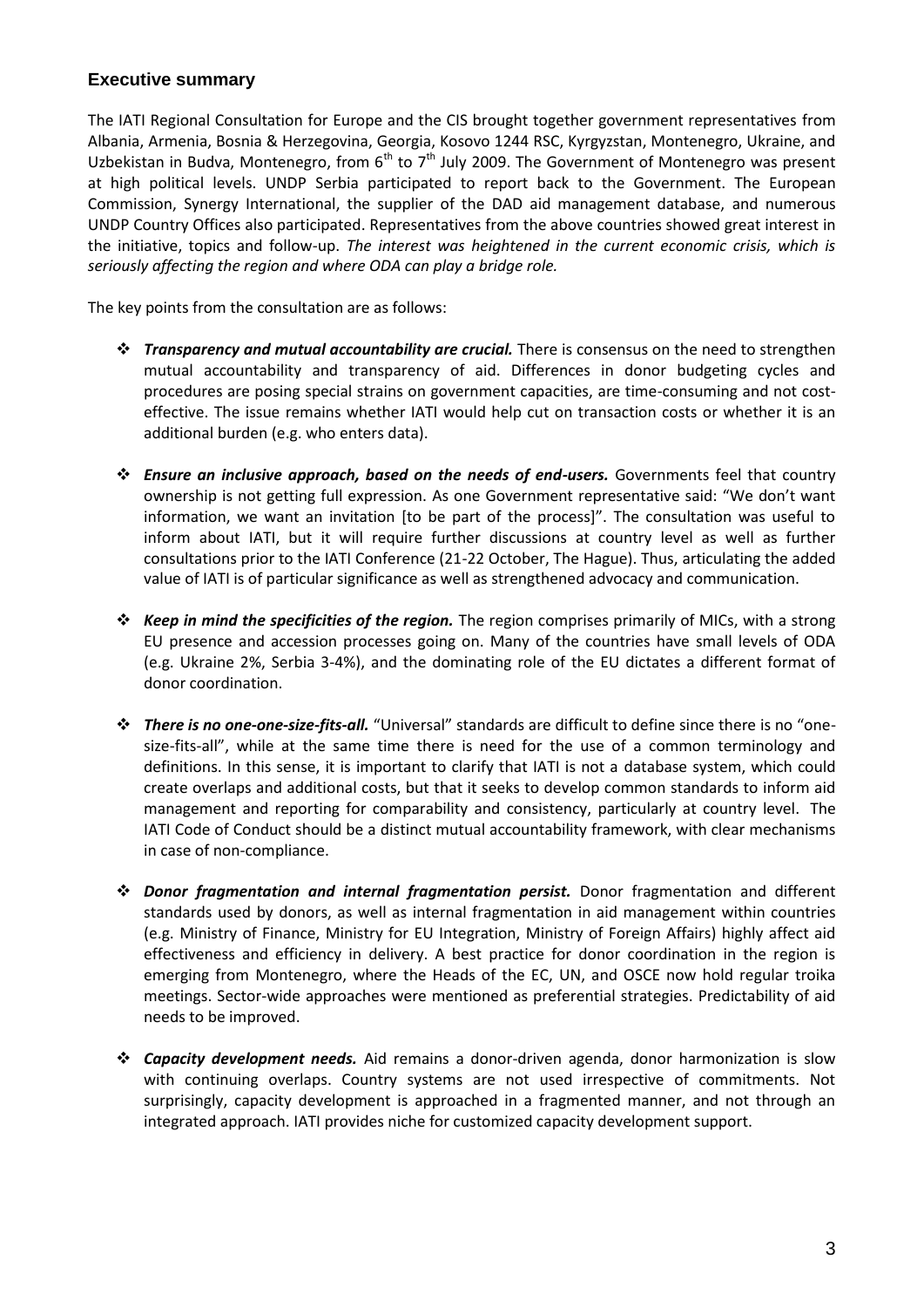#### **1. Introduction**

The regional consultation on the [International Aid Transparency Initiative](http://aidtransparency.net/) (IATI) for Europe and the CIS took place in Budva, Montenegro, from 6-7 July 2009. Government participants from nine countries across the region attended the consultation.<sup>1</sup> Other participants included colleagues from the European Commission, Synergy International and UNDP Country Offices. The interest was heightened in the current economic crisis, which is seriously affecting the region and where ODA can play a bridge role.

The Government of Montenegro, which has recently endorsed the IATI and jointed its Steering Committee, participated at high political levels. The consultation was formally opened by the Deputy Minister of Foreign Affairs, Milorad Scepanovic. The Minister for European Integration, Gordana Djurović, spoke to the plenary on the second day of the consultation and shared Montenegro's experience in aid coordination and aid management. The Secretary-General of the Ministry of Foreign Affairs, Mirsad Bibovic, hosted a reception for participants on the eve of the first day of the consultation.

The Budva consultation was one of a number of regional events that aim to:

- Familiarize a larger number of partner countries and stakeholders with the IATI and its objectives as it relates to the Accra Agenda for Action, Paris Declaration and other international commitments on transparency and mutual accountability;
- Identify those information needs of partner country governments which are not currently being met, and make recommendations for areas to be included in the scope of potential IATI standards, drawing on the IATI scoping paper;
- Facilitate South-South learning and peer exchange on good practices, lessons learnt and challenges from the deployment of aid information management systems (AIMS), and how the IATI can help to improve the effectiveness of such systems, as well as how best practices and experiences with country AIMS can feed into the development of an IATI standard;
- Discuss how to take the IATI forward at country, sub-regional, regional and global levels, to include partner country needs in regard to capacity development.

The meeting was conducted in plenary, with break-out groups and a panel discussion. The agenda followed the structure and issues of the IATI scoping paper to maximize responses from the participants and to inform the finalization of the scoping paper and preparations for the IATI Conference in The Hague, 21-22 October 2009. The participants exchanged information on their respective aid management and monitoring mechanisms and their experience in donor coordination. They were also informed of the preparations for the UN ECOSOC Development Cooperation Forum, particularly on transparency and mutual accountability.

The workshop was organised by UNDP and hosted by the Government of Montenegro.<sup>2</sup> UNDP is a founding member of the IATI and is part of the initiative's Secretariat as well as its Steering Committee. Its main responsibility is outreach to recipient countries. One important aspect of the consultation was sharing of country experiences. Thus, all e-mail addresses are made available to participants to facilitate peer learning, and UNDP Country Offices stand ready to support if so requested.

#### **2. Aid information in the broader context of ownership, accountability and implementing the AAA**

#### *Day 1*

1

Following the welcome remarks by the Deputy Foreign Minister of Montenegro and the UNDP Resident Representative in Montenegro, UNDP introduced the IATI on behalf of the IATI Secretariat.<sup>3</sup> As the world is

<sup>&</sup>lt;sup>1</sup> Albania, Armenia, Bosnia & Herzegovina, Georgia, Kosovo 1244 RSC, Kyrgyzstan, Montenegro, Ukraine, and Uzbekistan. The UNDP Country Office Serbia also participated to report back to the Government.

<sup>2</sup> Special thanks go to the Montenegro Ministry of Foreign Affairs and the UNDP Country Office in Montenegro for the successful organisation of the meeting.

 $3$  The presentations are available in soft copy upon request.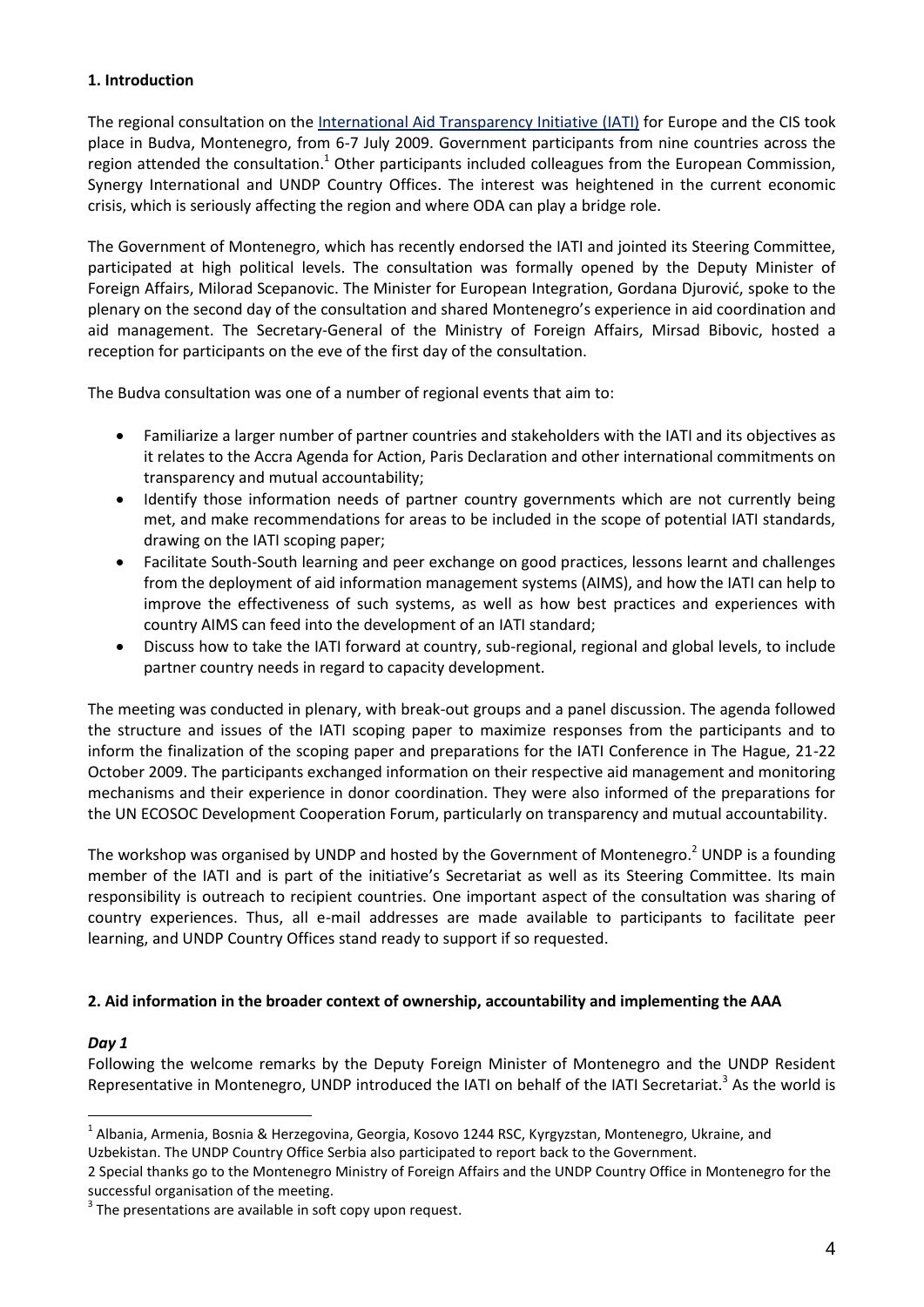facing an economic crisis resulting in shrinking budgets and decreasing aid flows, effective aid management becomes more important than ever. Policy- and decision-makers need to ask themselves: "How do we account for the dollar spent and how does it really affect the poor?". Participants were also informed about the [ECOSOC Development Cooperation Forum](http://www.un.org/ecosoc/newfunct/develop.shtml) (DCF), which concluded in July 2009 that scaling-up in both the quantity and quality of aid is needed. In preparation for the next DCF in 2010, a series of preparatory symposia is under way. The preparatory symposium in Vienna this November will focus on accountability and transparency, issues highlighted by UN Member States at the DCF in July 2008.

Participants voiced their concern that the IATI is a donor-driven initiative and that country ownership is not getting expression. While the Budva consultation was very useful to inform on the IATI, it would be necessary to discuss it further at country level (within government and between government and development partners), as well as conduct another round of discussion prior to the October conference. Articulating the "added value" of IATI as well as advocacy and communication around the initiative are of particular importance. At country level, there is no awareness of the initiative and even donors that have signed on are not articulating and advocating for it. The IATI can be used as an opportunity to have an indepth discussion with donors and ask them to focus their assistance in areas where they are good at and that are aligned with Government priorities.

It was also not clear to participants whether the IATI was an additional data system or an aid standard across systems. The IATI is not an additional system, but aims at creating one common aid information standard that would travel across various systems. This needs to be articulated more clearly.

The plenary discussion resulted in a lively exchange of experiences, expectations and concerns with regards to aid management in general. While ODA flows to countries in the region only make up small portions of their budgets, participants highlighted the need for increased transparency and mutual accountability. Many countries also expect more funds to come in. Some of the present countries have established aid management databases housed in the ministries responsible for aid coordination, but often the information is not comprehensive.<sup>4</sup> The importance of linkages to national systems, for example, PFM and procurement, was also highlighted. Government participants reported that donors were still reluctant to go through national systems. Thus, participants wanted to better understand the IATI and explore how the initiative could potentially be integrated in their countries to help tackle issues around transparency and mutual accountability.

Feedback from the break-out groups included that there are no or not sufficiently structures/institutional arrangements in the government for the coordination of aid flows. This makes it impossible to determine who is responsible and accountable for implementing and monitoring donor assistance projects. Often, there is no designated coordination unit for donor funding, instead several ministries are involved making coordination and coherence difficult. There is also a fragmentation of reporting within the government, often building and/or resulting in inaccurate data. Thus, aid management needs to be conducted in coordinated manner and the institutional arrangements need to be made. The coordination mechanism should also include the prerequisite of including projections of future aid flows. The role of line ministries in sectorial working groups with donors should be strengthened. A common challenge for recipient countries is high staff turnover in public service, resulting in loss of institutional memory and the need to rebuild relationships with other government counterparts, as well as donors.

Avoiding double-counting continues to be a challenge at the country level. There is also a frequent overlap of projects due to donor misreporting or ministries double-reporting. The use of national public financial management and procurement systems by donor remains a challenge; national systems are hardly used. With regards to the involvement of civil society, this should be strengthened beginning at the strategic planning stage. There is thus a need to develop tools to have civil society contribute to planning exercises.

1

 $^4$  In Bosnia and Herzegovina, the database currently comprises approx. 1,000 projects (soft credits and loans). In Armenia, the Development Assistance Database (DAD) was introduced in 2001. While functioning well, it needs further input. In Ukraine, the database is housed at the Ministry of Economy. The Government wants to further strengthen transparency and make the database more comprehensive.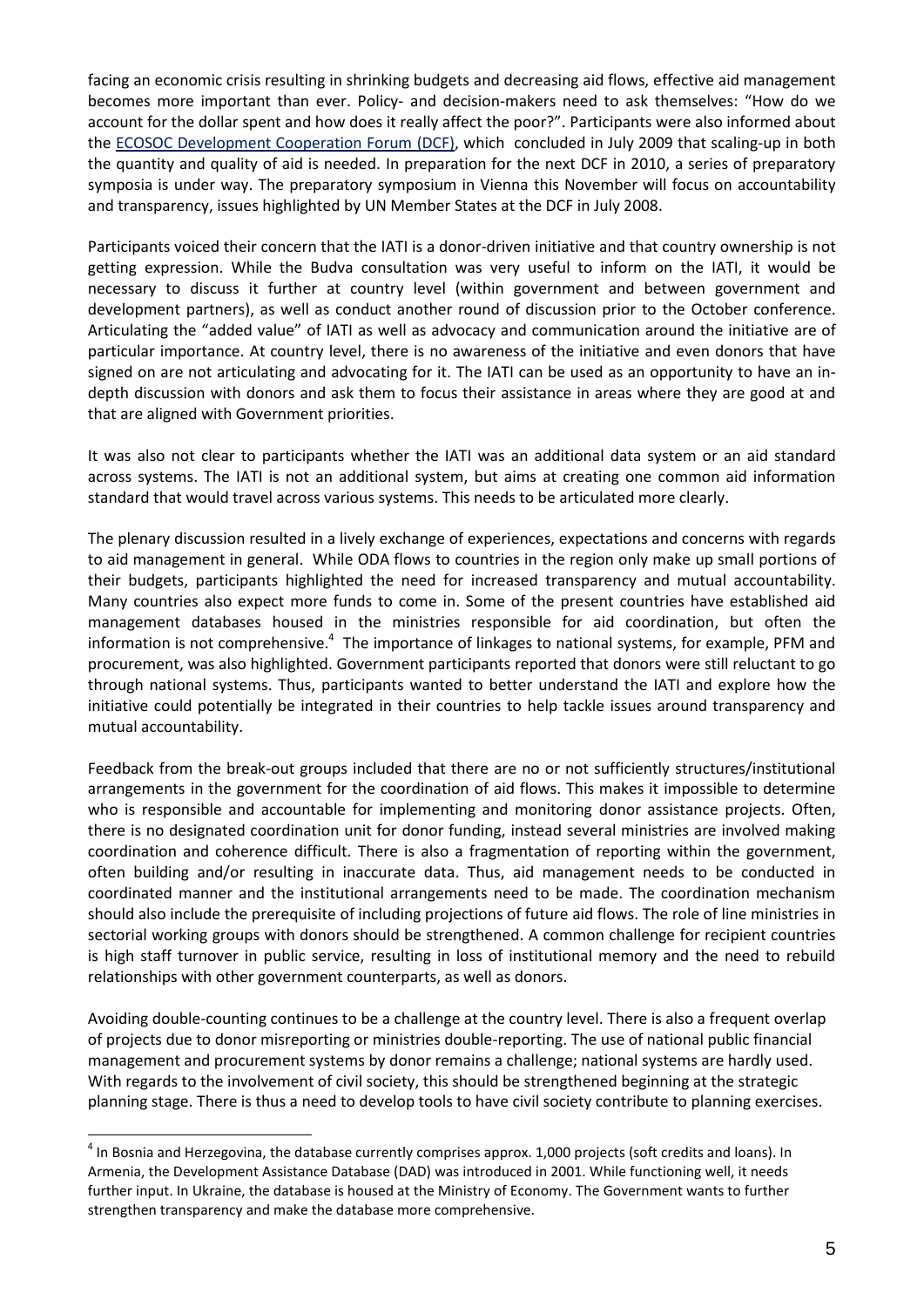### *Day 2*

Opening the second day of the consultation, the Minister for European Integration, Gordana Djurović, shared Montenegro's experience in aid coordination and aid management. She stressed the importance of linking development and investment initiatives so that they can be both aligned with national priorities.

The coordination mechanism in place in Montenegro consists of sub-sectoral donor meetings combined with direct communication with the donor community. When asked what information Montenegro needs from donors to plan and budget effectively, she mentioned (a) align with our priority areas, (b) timing ("What are your priorities for 2009-2011?"), and (c) amount and kind of support (e.g. technical assistance), and (d) information about the beneficiaries. She stressed that there was no need for too detailed data. Ms. Djurovic

*"We don't need a lot of additional data, we need simple information. This information can help donors as much as it helps us."*

*Gordana Djurovic, Minister for European Integration, Montenegro*

emphasized that simple information can help donors as much as it helps governments.

The newly established troika mechanism in Montenegro, i.e. regular meetings between the heads of the UN, European Commission and the OSCE in Montenegro, is a useful mechanism and an emerging best practice. The mechanism is also appreciated by other donors, including non-resident donor agencies. The recommendations from the European Commission serve as the guiding framework for decision-makers, which is also respected by the broader donor community ("soft power"). For example, the World Bank provides an agricultural loan to Montenegro and has been cooperating fully with the Government and Brussels on this. The three major prerequisites for effective donor coordination at country level according to Ms. Djurovic are: (a) open and frequent communication among donors, (b) clear priorities based on country priorities, and (c) internal coordination based on the principle of responsibility.

The general discussion showed that while the IATI is much needed and welcome, it cannot be successful in a vacuum and should not be discussed in isolation. Underlying issues of donor coordination and management at the country level need to be addressed. The essential premise is change of donor behaviour at the country level (e.g. harmonization, cost effectiveness) and at the same time capacity development and country leadership. Donor reporting format is different for each donor. Common challenges include: (a) allocation of commitments (in years) differs among donors and (b) donors apply their own rules to aid disbursements, not channeling it through government structures, making it difficult for government to track aid flows properly. Non-DAC donors should be included in the initiative if possible.

Countries shared their experiences in aid coordination. For example, in Uzbekistan, a resolution on increasing transparency and mutual accountability of foreign assistance was endorsed last year. An agency was created to implement the resolution. In Kosovo, 2009 saw the start of a high-level donor forum with representatives of Kosovo, including sector-level meetings. In Kyrgyzstan, the donor council meets every three months. The chair is on a rotational basis, and the Government is invited to participate.

### **3. Key challenges in accessing and using aid information**

The panel composed of Mr. Sasa Drljevic, Ministry for European Integration, Montenegro, Mr. Nurmambet Toktomatov, Head, Department of Aid Planning and Appraisal, Ministry of Economic Development and Trade, Kyrgyzstan, and Mr. Leopold Maurer, Head, Delegation of the European Commission to Montenegro discussed challenges in accessing and using aid information, country-level donor coordination and identified capacity development needs.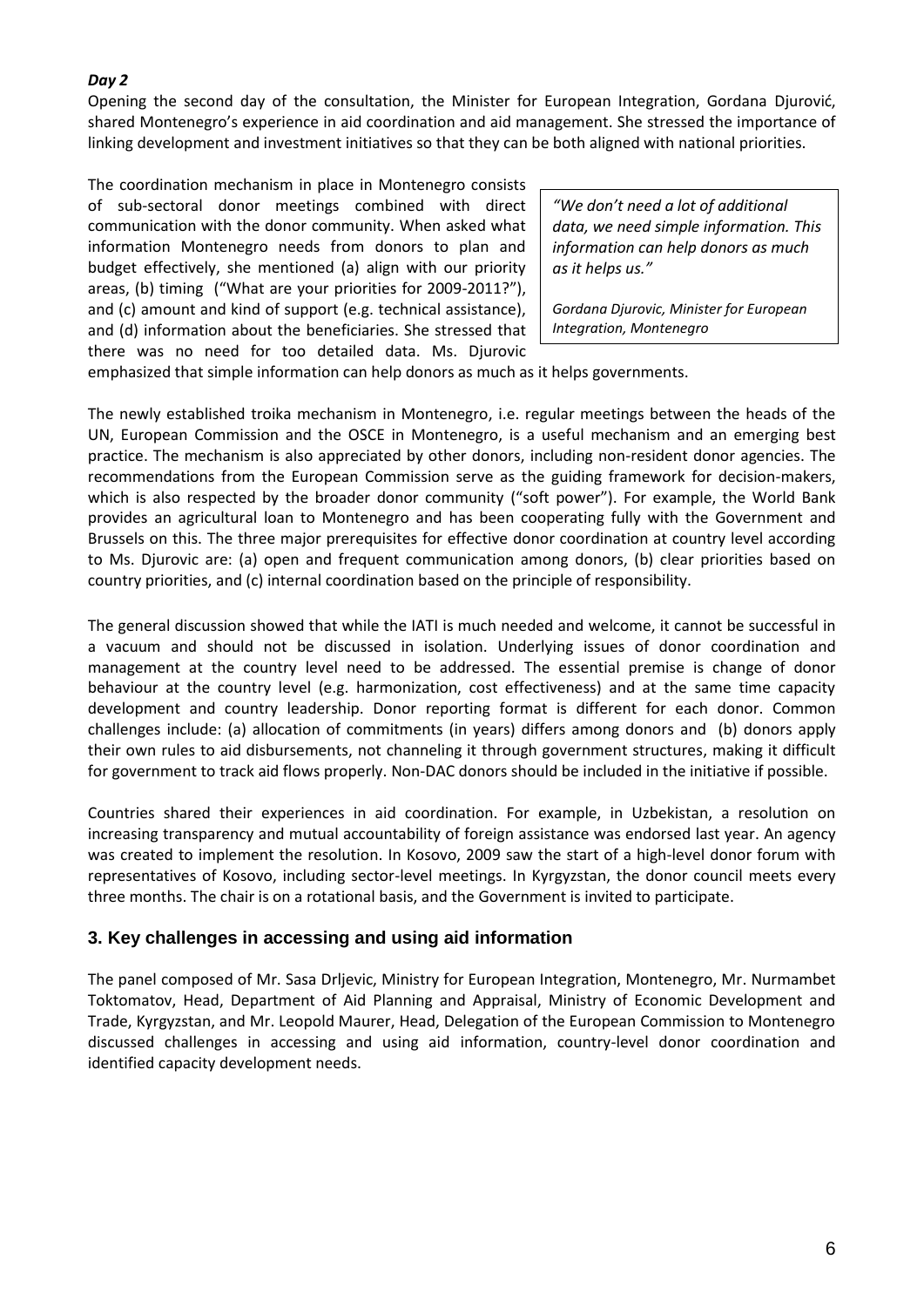Mr. Maurer said that a recent report of the Audit Court of the European Commission identified donor coordination as a key bottleneck for the more effective use of aid flows. He also provided illustrations of the results of insufficient donor coordination. For example, the police force in Macedonia possesses over 30 different types of vehicles because donors provided different cars. The country is now facing costly maintenance cost. He also mentioned that the European Commission had learnt an important lesson in Bulgaria and Romania, both countries that had not been sufficiently

*"I am not feeling the effects of coordination – I am feeling the effects of noncoordination."*

*Leopold Maurer, Head, Delegation of the European Commission, Montenegro*

prepared for the absorption of incoming monies. Donor coordination should not become an "artificial exercise" but needs to be based on the realities on the ground and needs to be country-led. The European Commission itself has issued an [EU Code of Conduct on Complementarity and the Division of Labour in](http://europa.eu/legislation_summaries/development/general_development_framework/r13003_en.htm)  [Development Policy,](http://europa.eu/legislation_summaries/development/general_development_framework/r13003_en.htm) which is the basis for the engagement of EU member states in development cooperation.<sup>5</sup>

Mr. Toktomatov reminded that our common basis consists of the Millennium Development Goals as well as the Rome, Paris and Accra Declarations. Each donor needs to contribute to the respective national development strategy. In Kyrgyzstan, the Government does not have a whole picture of the amount of aid flowing into the country. The Government of Kyrgyzstan is thus much interested in this initiative as reliable data is essential for future planning and coordination ("We need to know to what extent we can finance a particular sector").

Complementing the remarks of his colleagues, Mr. Drljevic argued that aid coordination and management was a learning-by-doing process. The documents produced by the European Commission serve as planning documents. Unfortunately, still to this day, officials in different ministries are not aware what different donor initiatives are under way in the areas falling under their respective ministries. In general, sector-level coordination seems often easier than overall coordination.

The panellists agreed on the importance of including parliamentary bodies in this discussion, as it is happening in other fora.<sup>6</sup> Parliaments were often viewed as part of civil society, but they are the legislative and oversight arm of the state and representatives elected by citizens. The interface between staff from the executive and legislative branch of the parliament's budgetary committee and related administrative capacities need to be strengthened. The involvement of the parliamentary committees should not happen at the project level, but at the aggregate level.

While the NGO sector has information about government finance, governments often do not have any or insufficient information about the activities of NGOs in their countries. Thus, an intensified dialogue with NGOs is needed. It is important that the NGO sector is also coordinated and that they also contribute to the countries' development priorities. Problems the government might have with donors selecting particular NGOs to monitor projects where the government is the beneficiary. Rules that apply to track civil society funding are not the same as the rules applied to track donor funding. NGOs should be included in the IATI Code of Conduct.

#### **3.1 Current sources of information on aid, and challenges associated with these**

1

Donors often have no decentralized systems of ODA reporting, which can lead to a log in data availability. It is particularly difficult to track NGO funding and private flows. Data consolidation takes time. Donors and their publics very often have set ideas what type and area of support they want to provide, dictating aid allocation, without respect for country needs and demands which leads to having many development programmes fall through the cracks (not interesting for donors).

<sup>5</sup> Most participants were not familiar with the document, highlighting the need for increased advocacy by the EC and EU member states at the country level.

 $^6$  At the global level, the multi-stakeholder forum in the run-up to the July 2008 Development Cooperation Forum brought together parliamentarians. AWEPA is now participating in the OECD DAC Working Party on Aid Effectiveness.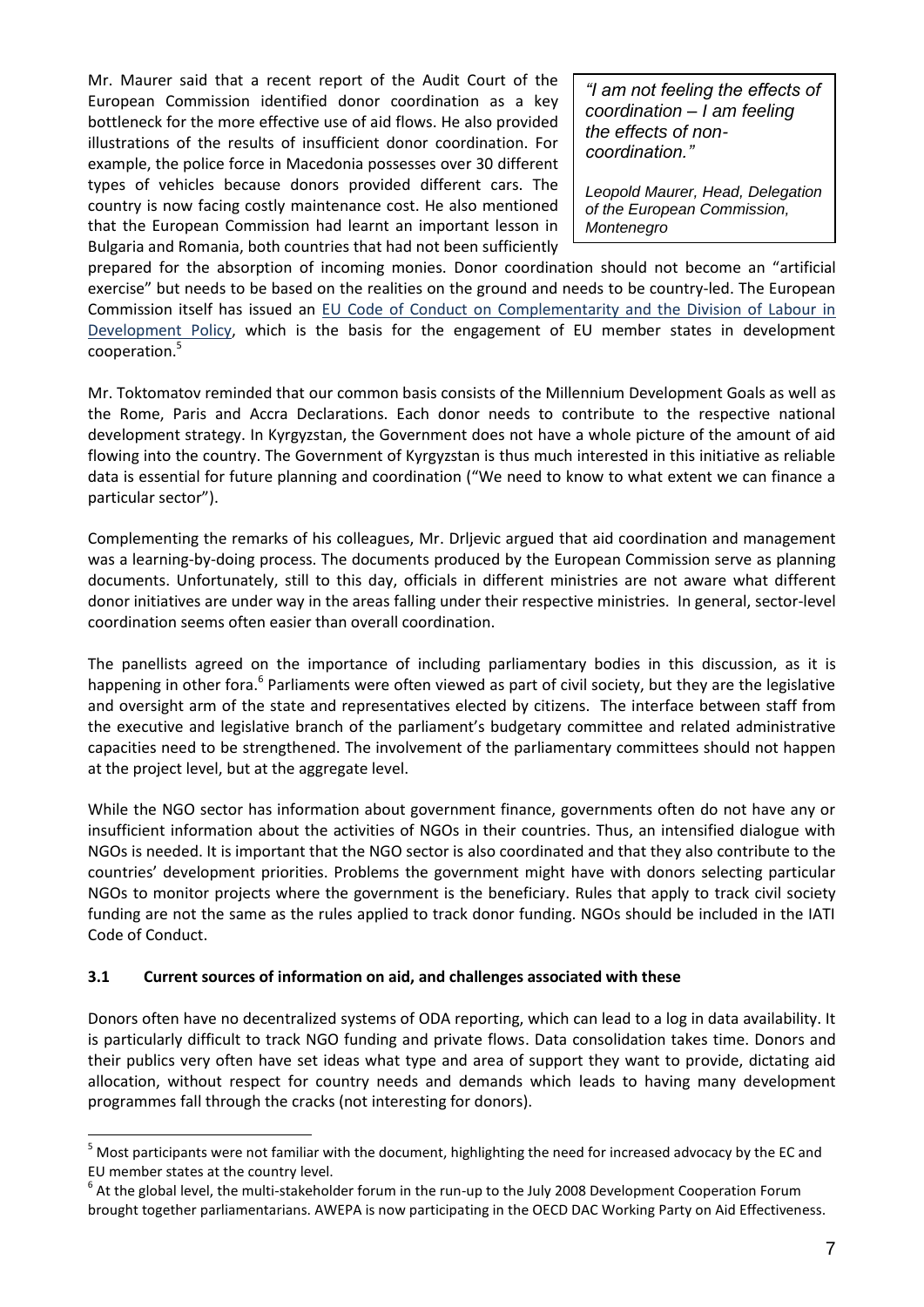It is often difficult to reconcile reporting by line ministries/sectorally and central government since there is often tension between these. In post-crisis countries, donor coordination is often lacking and more difficult with large donors dominating. Donor coherence is particularly important in post-crisis countries, for example when comparing the practices in Georgia and Abkhazia. A standardized emergency response is necessary. This creates overlap and waste among donors and often conflicting activities. Double-counting remains a pertinent issue for many of the countries and needs to be resolved urgently (e.g. European Commission and individual EU members providing support).

### **3.2 Priorities for partner countries for improving access to aid information**

Categorization of data is extremely important which will in turn influence the type of AIMS to be adopted by the government. It is important not to promote one type of AIMS but allow for different types along the same standards. Databases should be simple, cost-effective and user-friendly (see also 3.3).

### **3.3 Potential impacts of better aid information**

The overall consensus among participants was that the data standard should be kept simple. For example, it would be unrealistic to include each contract that is connected to a certain project as this can easily go into hundreds of different and very small-sized contracts. It will be important to find a common denominator. One key concern was the issue of data entry. Governments argued that data entry would remain their responsibility and another standard might result in increased transaction costs for them, further straining their capacities. This is not acceptable to them. They thus wanted further clarification as to what their responsibilities would be with regards to the common aid standard.

The standard will be useful if it serves a planning and policy purpose. Participants made the following general remarks on the standard and the potential categorization:

- Keep it simple and bear in mind cost and time effectiveness.
- Purpose of IATI needs to be elaborated (planning tool vs. post-facto data collection).
- Be clear on who will need to enter data (e.g. donor, implementing agency, recipient government).
- Focus on the needs of the end-users. You might not be able to meet all demands, so find common denominator. The end-user in the participants' opinions should be the recipient Government.
- Many categories that are applicable to MICs are not applicable to LDCs or post-crisis countries.
- Focus on the qualitative side of the standard and keep it to strategic planning level, i.e. avoid too much detail.
- Focus on the qualitative aspects to enable Governments to better plan and implement.
- Be realistic and ensure for flexible monitoring mechanisms and updates, which will help Governments manage at country level.
- Include case studies of data systems in the respective regions.
- Emphasize that the aid standard does not make good division of labour at country level obsolete.
- Conduct baseline studies at country level to implement IATI.
- Legal and country specificities should be provided for.
- Public acceptance of standard will be important.
- The aid standard should also be used by NGOs and non-DAC donors.

Prioritised list of areas/categories in which further and/or more detailed information on aid flows and activities is required:

- Sectoral information.
- Stage that the project is in and what the next steps of the project will be.
- Predictability (combating "December fever", i.e. the rush among donors at times to spend unallocated resources at the end of their reporting year).
- Schedules for disbursements and future flows so that delivery can be monitored.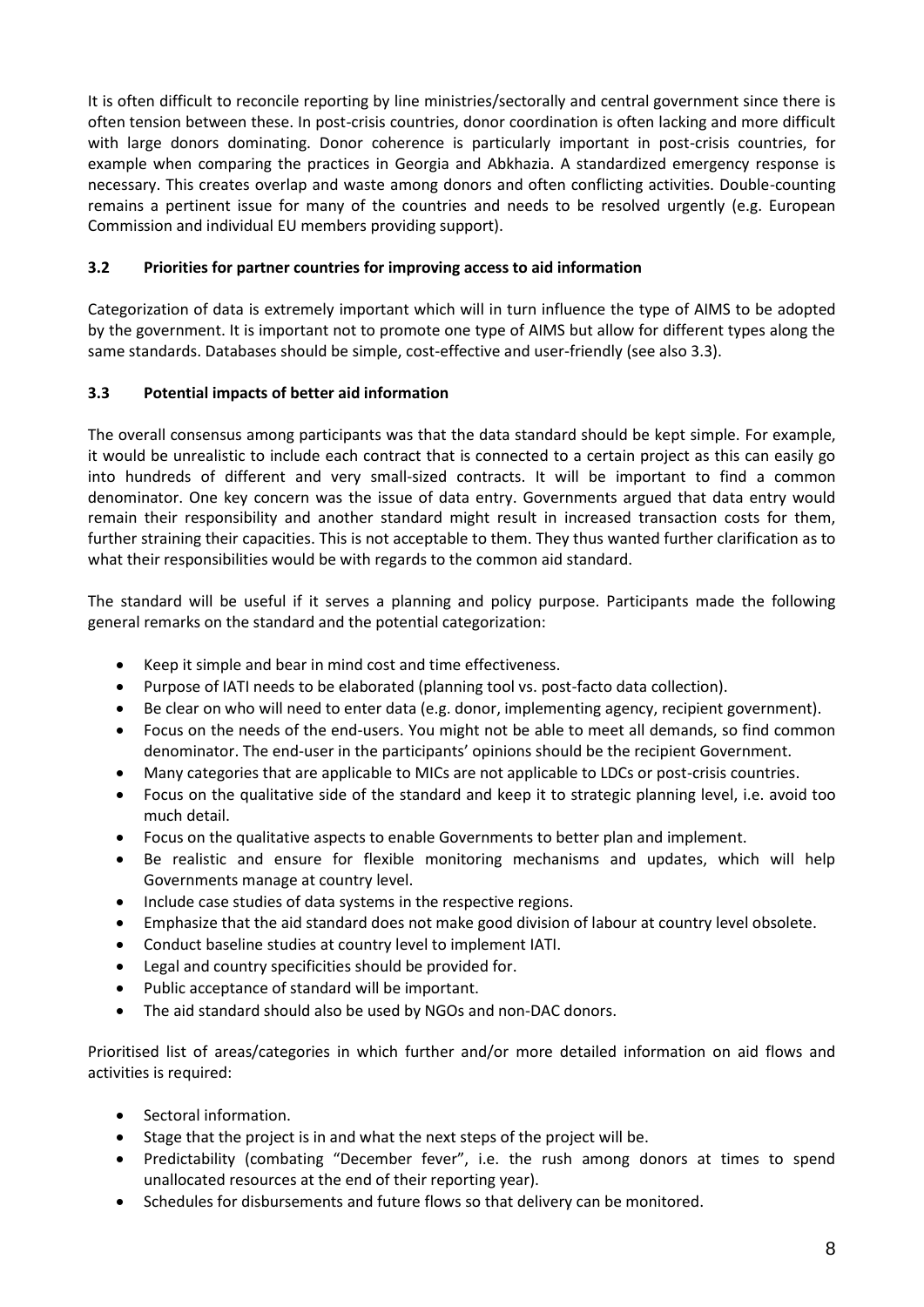- Outcome and output indicators, i.e. project performance indicators should find way into standard (e.g. how many children can go to school now).
- Co-financing, including amounts and percentages.
- Strategic framework of donors.
- Environment and gender indicators.
- Information on use of national systems (e.g. procurement, public financial management systems).
- Common definition and terminology will be key for the standard.

#### **4. Solutions: Aid information management systems, IATI and complementary initiatives**

#### **4.1 Country experiences, lessons and challenges in aid information management**

Aid information systems should accompany donor/government coordination which in many cases still remains a donor "club" with limited government leadership and ownership. It should accompany alignment with national development strategies and changing country development priorities (e.g. in the current economic climate) and wherever possible joint assistance action plans, strategies and frameworks.

An effort should be made to link the database reporting and the standards to country development priorities and to make an effort to track development results and impact, at different levels and over time. This is where the Governments have to take the lead in the articulation of the NDS.

#### **4.2 How IATI could help to support country PFM and aid management systems**

It needs to be elaborated how the IATI standard would relate to existing databases both in format, terminology, and complementarity. Use of common terminology and definitions is crucial since it relates to the potential of addressing planning, predictability, resource needs articulation and also raises the issue of how much it may burden the government as it moves towards the standard. For instance, it would need to be the government to include additional information. Capacities for this are rather low and it may compete with other more pressing tasks.

#### **4.3 Identified capacity development needs**

Throughout the consultation, various capacity development needs were mentioned. These include the capacity for inclusive planning, capacity to coordinate internally effectively, capacity to monitor and capacity to report comprehensively. Tailored capacity assessments are needed at country level.

#### **5. Taking forward the IATI: partner country recommendations**

#### **5.1 How should IATI be developed? How should partner countries be involved?**

Participants emphasized that for the conference to result in tangible results, all stakeholders need to be present in The Hague, including countries that have not signed or endorsed the IATI. As one Government participant said, "Don't give us information, give us invitation". While the conference is targeted at the highest political level, it will be critical also to invite the directors of aid coordination units, or equivalent. Members of parliamentary oversight bodies should gradually be included in the process.

The underlying principles of the IATI should be (a) country ownership, (b) simplicity, (c) consultative approach, (d) mainstreaming existing good practices and (e) facilitation by the UN framework. The conference itself needs to be grounded in country-level experience and focus on the needs of end-users of aid information. Legal and political specificities need to be taken into account.

There is the need for increased advocacy both at headquarters, regional and country level in the run-up to the conference as well as intensive dialogue at country level in preparation for the conference. As such, the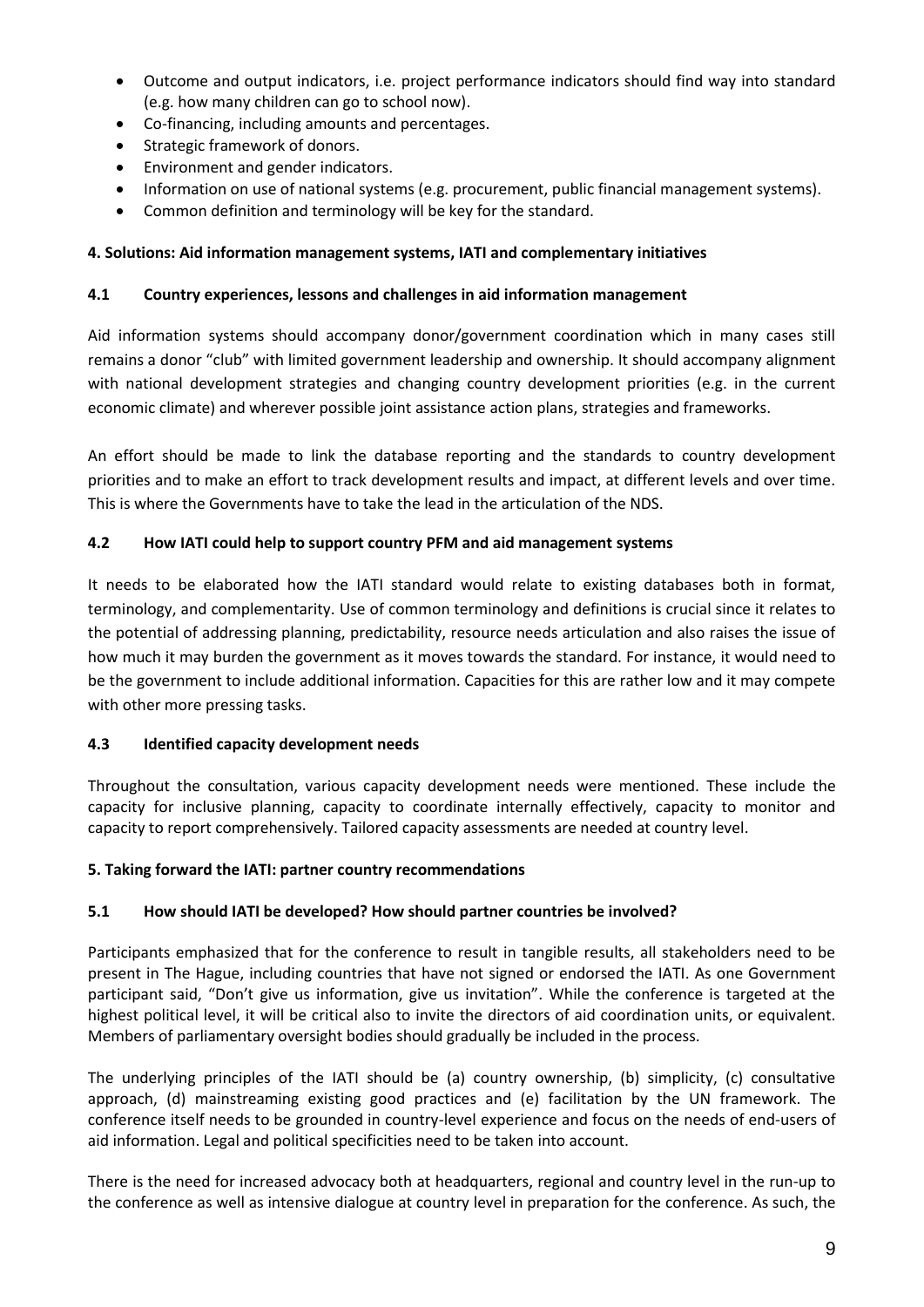conference will be a crucial event but participants emphasized that it cannot be the "final event" and that IATI is rather work in progress. Participants see the potential to improve the sustainability for sharing aid information through IATI, but it needs to be further determined how relevant the initiative can be for the Western Balkans as well as other regions in the sub-region, for the specificities stated earlier.

For the IATI to become a powerful instrument at country level, all discussions need to be embedded in existing coordination mechanisms both at the horizontal and vertical levels. One of the key issues to be discussed should be the level of detail to be included in the IATI standard. For example, the depth of detail needs to be different for loans and grants. The urgent question of common definitions, a common terminology definitions and mapping also need further elaboration. The conference will also need to address the question of mechanisms in case of non-compliance as well as the establishment of a regular annual reporting cycle. Finally, outreach and communication to the general public should be further increased, including parliaments, civil society and opinion-makers.

### **5.2 What needs for support and capacity development arise in partner countries?**

Aid remains a donor driven agenda, donor harmonization is slow, there are overlaps, country systems are not used irrespective of commitments and much remains to be done on strengthening country capacities. It will be important to raise general public awareness for capacity development in the region. A major bottleneck for sustainable capacity development is the proliferation of small-size projects that are not linked. Sustainable capacity development can only come from within, supported by long-term partnerships. One government representative highlighted the importance of keeping track of trained government officials, for example, through a database so that they are not hired away.

Another suggestion raised was to have "roving experts" at the country level who could foster peer exchange and peer learning in the region. The IATI offers a niche for contextualized capacity assessments to determine country-specific capacity development needs and assets. Gradual capacity development of parliamentary bodies could become a key pillar of such efforts.

#### **5.3 Towards a donor Code of Conduct: what are the key priorities for inclusion by partner countries?**

The code of conduct should rest on the principles of transparency and mutual accountability. Participants suggested the following elements:

- Reaffirmation of the primacy of national priorities as the starting point for alignment for all development partners, including NGOs and non-DAC donors;
- Reaffirmation of Paris and Accra commitments;
- Establish clear mechanisms for enforcement of IATI standards and mechanisms in case of noncompliance;
- Stipulate that all providers of development assistance need to report for a comprehensive overview of resource flows for planning, i.e. include flows from NGOs, private organizations, foundations and non-DAC donors;
- Stipulate procedures and process for reporting, e.g. bi-annual reporting.

The participants' recommendations for the process for the establishment of the Code of Conduct are:

- Draft the Code of Conduct through a joint partnership. Partner country governments need to be involved in the process; sharing the Code of Conduct is not enough;
- Be distinct from other codes of conduct to avoid overlap;
- Organize country-level workshops, possibly by UNDP;
- Increase the number of signatories, especially among recipient countries, to have critical mass;
- Strengthen communication. Some Governments noted that also donors in their countries that have signed the IATI did not know about the initiative;
- Bring IATI partner country outreach to scale instead of having one round of consultations;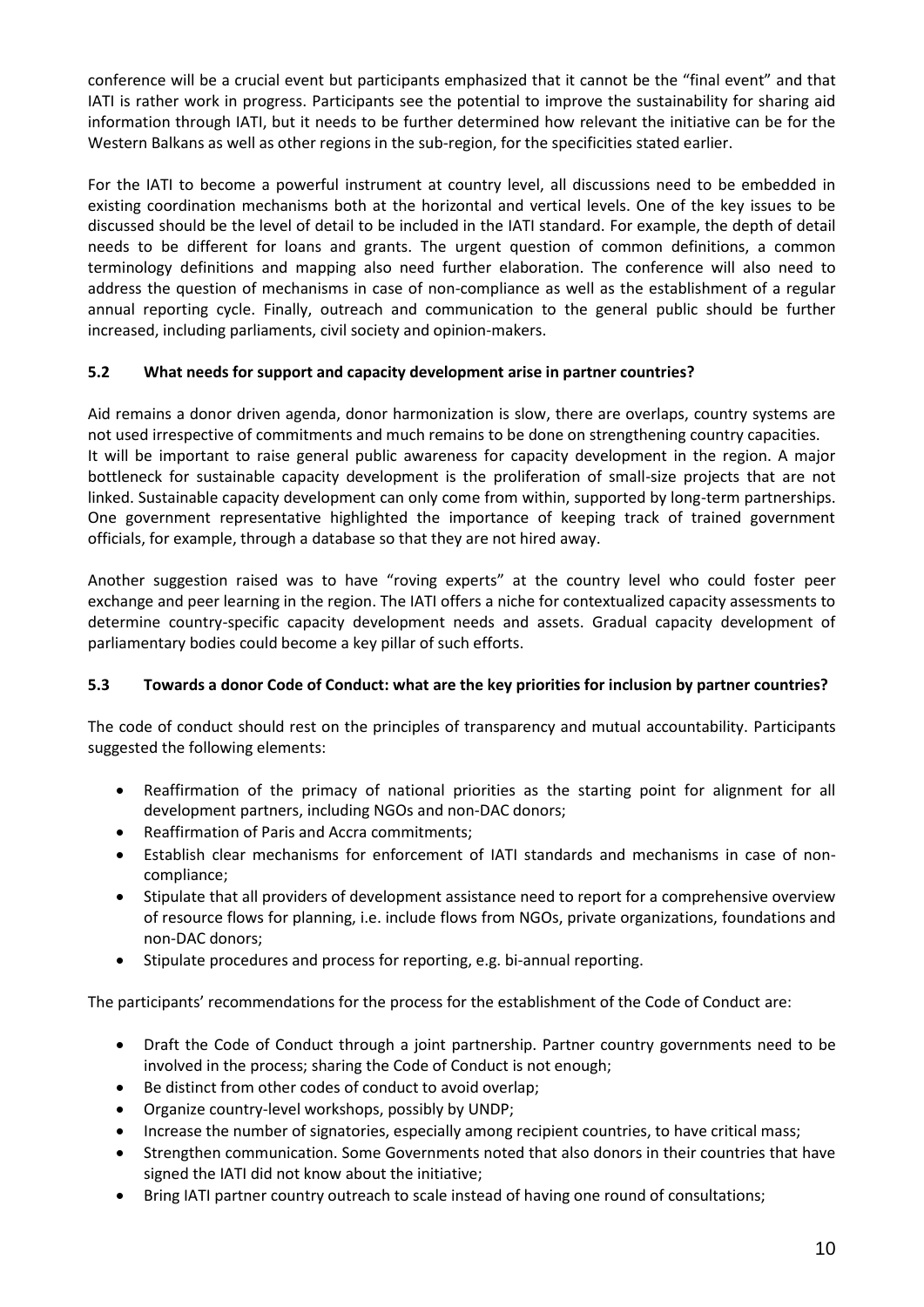Establish government-led fora of donor consultation/transparency at the country level.

To summarize, the IATI should be seen as work in progress – with much potential if done properly based on country ownership and resulting in changed donor behavior at the country level.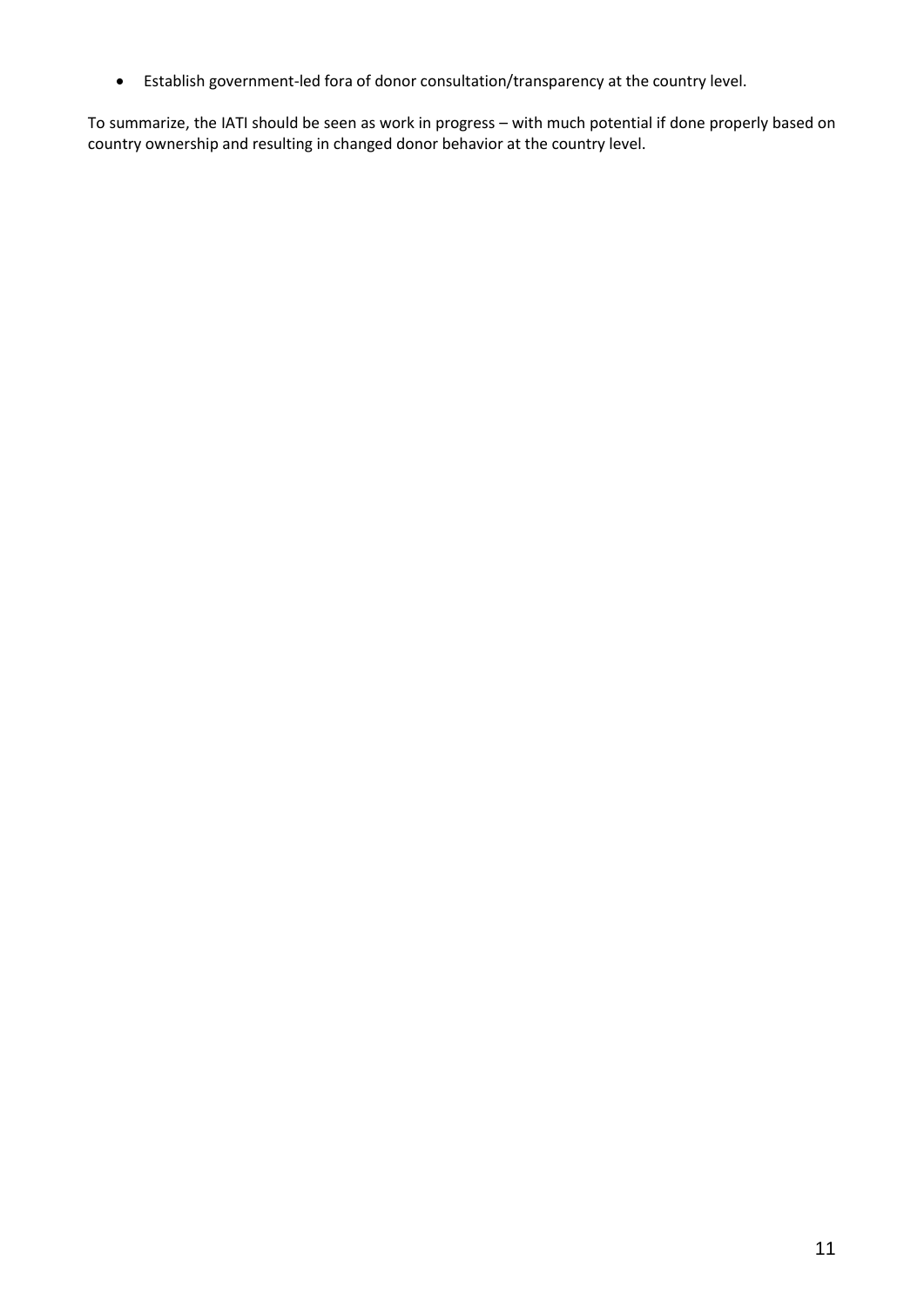## **Annex 1. Participants' list: IATI Regional Consultation for Europe and the CIS, Budva, Montenegro, 6-7 July 2009**

#### *LIST OF COUNTRY REPRESENTATIVES*

|    | <b>NAME</b>                     | <b>POSITION</b>                                                                            | <b>COUNTRY</b>         |
|----|---------------------------------|--------------------------------------------------------------------------------------------|------------------------|
|    | Ms. Gordana Djurović            | Minister for European Integrations                                                         | Montenegro             |
|    | Mr. Milorad Šćepanović,         | Deputy Minister for Foreign Affairs                                                        | Montenegro             |
|    | Ms. Dragana Šćepanović          | Ministry of Foreign Affairs                                                                | Montenegro             |
|    | Sasa Drljevic                   | Ministry of European Integration                                                           | Montenegro             |
|    | Ms. Alia Kerimbaeva             | Advisor to the Minister of Finance                                                         | Kyrgyzstan             |
| 6  | <b>Mr. Nurmambet Toktomatov</b> | Head of department on Aid Planning and Appraisal, the Ministry of Economic Development and | Kyrgyzstan             |
|    |                                 | Trade                                                                                      |                        |
|    | Ms. Olena Kucherenko            | Director of the Department for International Technical Assistance, Ministry of Economy     | Ukraine                |
|    | Ms. Marianna Poghosyan          | Chief specialist, Department for EU and International Economic Cooperation                 | Armenia                |
|    | Ms. Natia Samushia              | Chief Expert, Office of the Prime Minister, External Economic Affairs                      | Georgia                |
| 10 | <b>Mr. Arben Salihu</b>         | Directorate of Aid Coordination                                                            | Kosovo 1244 RSC        |
| 11 | Mr. Mentor Mehmedi              | Senior Political Advisor to the Minister of Finance and Economy                            | Kosovo 1244 RSC        |
| 12 | <b>Mr. Botir Mirbabaev</b>      | Director of the department of the Ministry of Finance                                      | Uzbekistan             |
| 13 | <b>Mr. Durbek Amanov</b>        | Head of the department of the Ministry of Foreign Affairs                                  | Uzbekistan             |
| 14 | Ms. Edina Topčagić              | Ministry of Finances and Treasury                                                          | Bosnia and Herzegovina |
| 15 | Ms. Azeta Xhafka                | Coordinator for WB, Department of Strategy and Donor Coordination                          | Albania                |

#### *LIST OF UNDP AND OTHER PARTICIPANTS*

|    | <b>NAME</b>                    | <b>POSITION</b>                         | <b>COUNTRY</b>         |
|----|--------------------------------|-----------------------------------------|------------------------|
|    | <b>Mr. Alexander Avanessov</b> | Resident Representative, UNDP           | Montenegro             |
|    | <b>Ms. Astrid Schnitzer</b>    | Policy Specialist, UNDP                 | New York HQ            |
|    | Ms. Daša Šilović               | Senior Policy Advisor, UNDP             | New York HQ            |
|    | Ms. Rini Reza                  | Deputy Resident Representative, UNDP    | Serbia                 |
|    | Ms. Sanja Bojanic              | <b>WB REP Cluster Leader</b>            | Montenegro             |
|    | Mr. Dragan Djurić              | CDP, Chief Technical Advisor            | Montenegro             |
|    | Mr. Peter van Ruyssenveldt     | Deputy Resident Representative, UNDP    | Bosnia and Herzegovina |
|    | Ms. Sophie Kemkhadze           | Assistant Resident Representative, UNDP | Georgia                |
| 9  | Ms. Valerie Wolff              | Programme Analyst, UNDP                 | Kosovo 1244 RSC        |
| 10 | Mr. Armend Muja                | <b>Communications Team Leader</b>       | Kosovo 1244 RSC        |
|    | Mr. Kamolkhon Inomkhodjayev    | Project Economist, UNDP                 | Uzbekistan             |
| 12 | <b>Mr. Leopold Maurer</b>      | Head of European Commission             | Montenegro             |
| 13 | <b>Mr. Arthur Hovanesian</b>   | Synergy International                   |                        |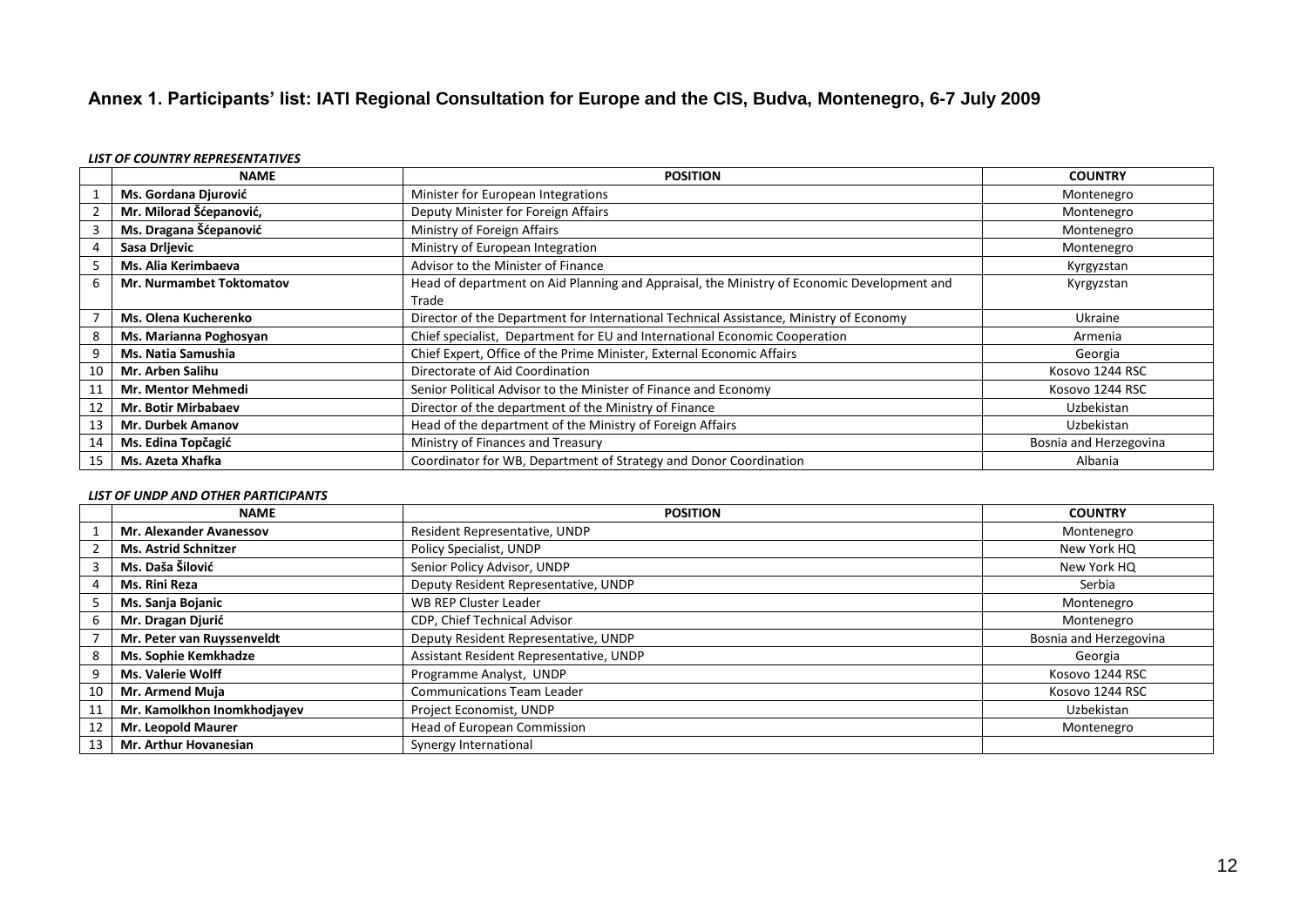### **Annex 2. Background note**







#### **International Aid Transparency Initiative Consultation Workshop for Europe and the CIS**

### **Hotel Maestral, Przno, Budva, Montenegro 6 th -7 th July 2009 CONCEPT NOTE**

## **Background**

1

The International Aid Transparency Initiative (IATI) is a new initiative which aims to make information about aid flows more available and accessible to all stakeholders, particularly partner countries. Launched at the Accra High Level Forum in September 2008, IATI now has sixteen donor signatories<sup>7</sup> and endorsement from a growing number of partner countries<sup>8</sup>.

IATI aims to make information about public and private aid more available and accessible, in compliance with the Paris Declaration and the Accra Agenda for Action, in order to increase the accountability, predictability and effectiveness of aid and reduce transactions costs. In the Doha FfD outcome document the UN member states noted that *"the aid architecture has significantly changed in the current decade. New aid providers and novel partnership approaches, which utilize new modalities of cooperation, have contributed to increasing the flow of resources… There is a growing need for more systematic and universal ways to follow quantity, quality and effectiveness of aid flows, giving due regard to existing schemes and mechanisms."*

IATI seeks to respond to the concerns raised by partner countries and civil society organizations that information about aid flows is not sufficiently timely, detailed or accessible. The 2008 Paris Declaration evaluation found that partner countries face *"continuing serious difficulties involved in securing and providing timely, transparent and comprehensive information on aid flows that enable [them] to fully report on budgets to their legislature and citizens…this basic contribution by donors to mutual accountability is widely found to be missing or inadequate, even in relatively strong systems."* Challenges in accessing information on aid flows were also raised during the regional consultations ahead of the Accra HLF.

Through IATI, donors will also implement the commitments made in the Accra Agenda for Action to *"publicly disclose regular, detailed and timely information on volume, allocation and,*  when available, results of development expenditure to enable more accurate budget, *accounting and audit by developing countries."*

IATI aims to bring together donors, partner countries, CSOs and other users of aid information to agree common standards for the publication of information about aid flows. It does not envisage the development of a new aid information database, but rather the adoption by donors of ways of recording and reporting information that will enable existing users and

 $^7$ UK, Germany, Netherlands, UNDP, Finland, Denmark, Ireland, EC, World Bank, Australia, New Zealand, Spain, Sweden, Hewlett Foundation, GAVI, Norway.

<sup>&</sup>lt;sup>8</sup> So far, the governments of Central African Republic, Colombia, Ghana, Moldova, Montenegro, Nepal, Papua New Guinea, Rwanda and Viet Nam have endorsed or expressed their interest in the initiative.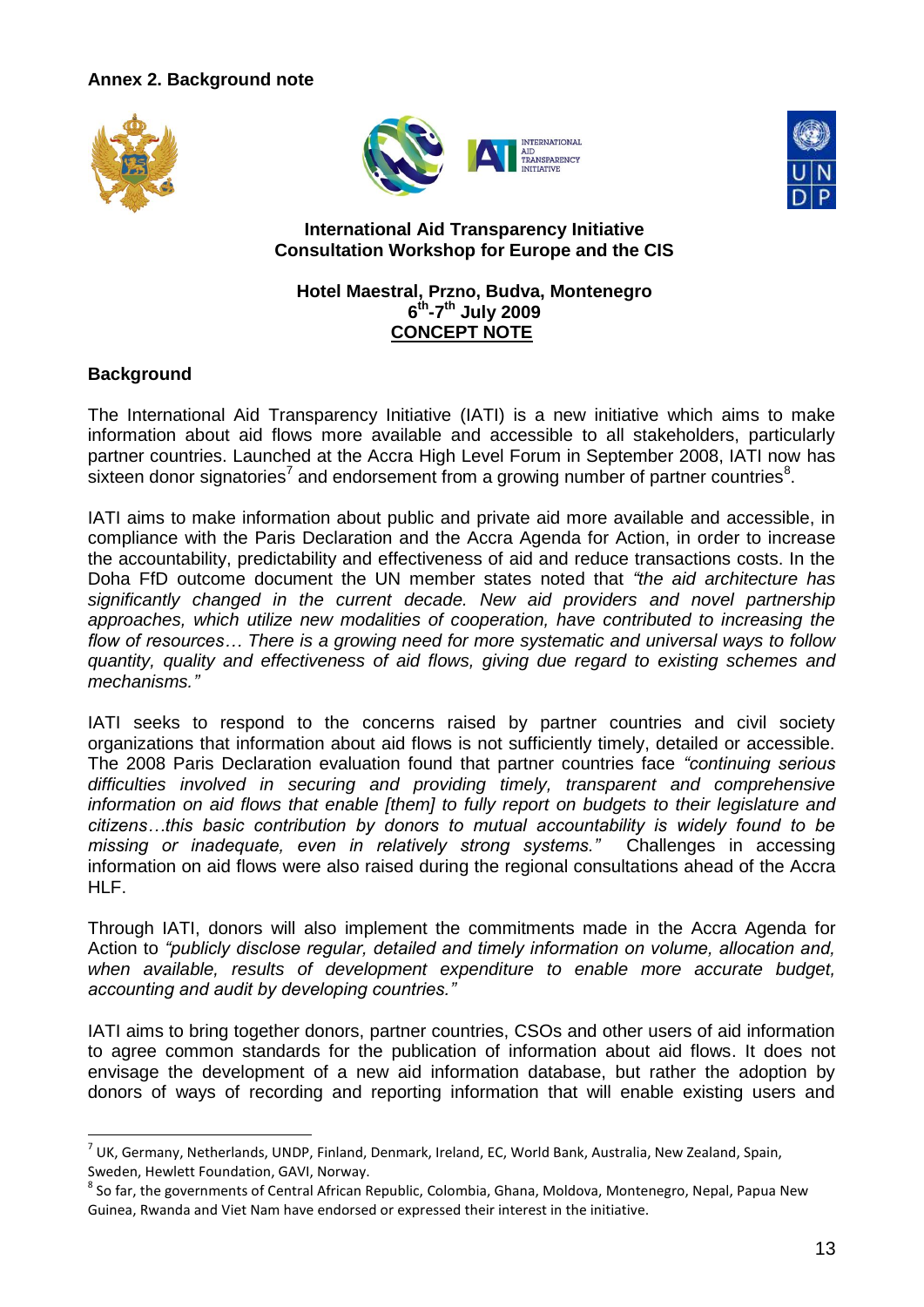databases – and potential future services – to access more detailed, timely and accessible information about aid.

Agreement of common information standards will help partner countries improve planning and budgeting and promote mutual accountability by:

- Committing donors to publishing more detailed, timely and up to date information in a form that enables partner countries to more easily incorporate aid into their budgets and aid management systems, and strengthen macroeconomic management. For example, IATI is expected to commit donors to providing more detailed information on expected and actual disbursements;
- Committing donors to provide more detailed information about which donors are delivering which projects, and where, to enable partner countries to better co-ordinate development efforts;
- Reducing the time and effort taken by partner countries in collecting and collating information on expected and actual aid flows from different donors;
- Developing common electronic formats to enable automatic data exchange, for example between donor systems and country aid information management systems (AIMS), helping to ensure more accurate and up-to-date data and reduced transaction costs;
- Committing donors to publish indicative future aid flows, to the extent possible, to facilitate medium term budgeting by partners;
- Agreeing a code of conduct for the publication of information which will enable partner countries to hold donors accountable for compliance;
- Providing capacity development support to enable partner country governments and other stakeholders to better access and make use of current and future sources of information on aid.

## **Workshop Objectives**

1

IATI aims to respond to the needs of all stakeholders, particularly partner country governments. In order to inform the development of the IATI standards, UNDP – as a member of the IATI Steering Committee $9$  - has been tasked with facilitating detailed consultations with partner country government officials and Parliamentarians in order to better understand their priorities and aid information needs. This will help to ensure that IATI is developed in a way that meets as many of those needs as possible.

The Budva workshop is one of a number of regional events that aim to:

- Familiarize a larger number of partner countries and stakeholders with the IATI and its objectives as it relates to the Accra Agenda for Action, Paris Declaration and other international commitments on transparency and mutual accountability;
- Identify those information needs of partner country governments which are not currently being met, and make recommendations for areas to be included in the scope of potential IATI standards, drawing on the IATI scoping paper;
- Facilitate South-South learning and peer exchange on good practices, lessons learnt and challenges from the deployment of aid information management systems (AIMS), and how the IATI can help to improve the effectiveness of such systems, as well as how best practices and experiences with country AIMS can feed into the development of an IATI standard;

<sup>&</sup>lt;sup>9</sup> The IATI Steering Committee comprises of 18 representatives from donors, partner countries, CSOs and aid information experts.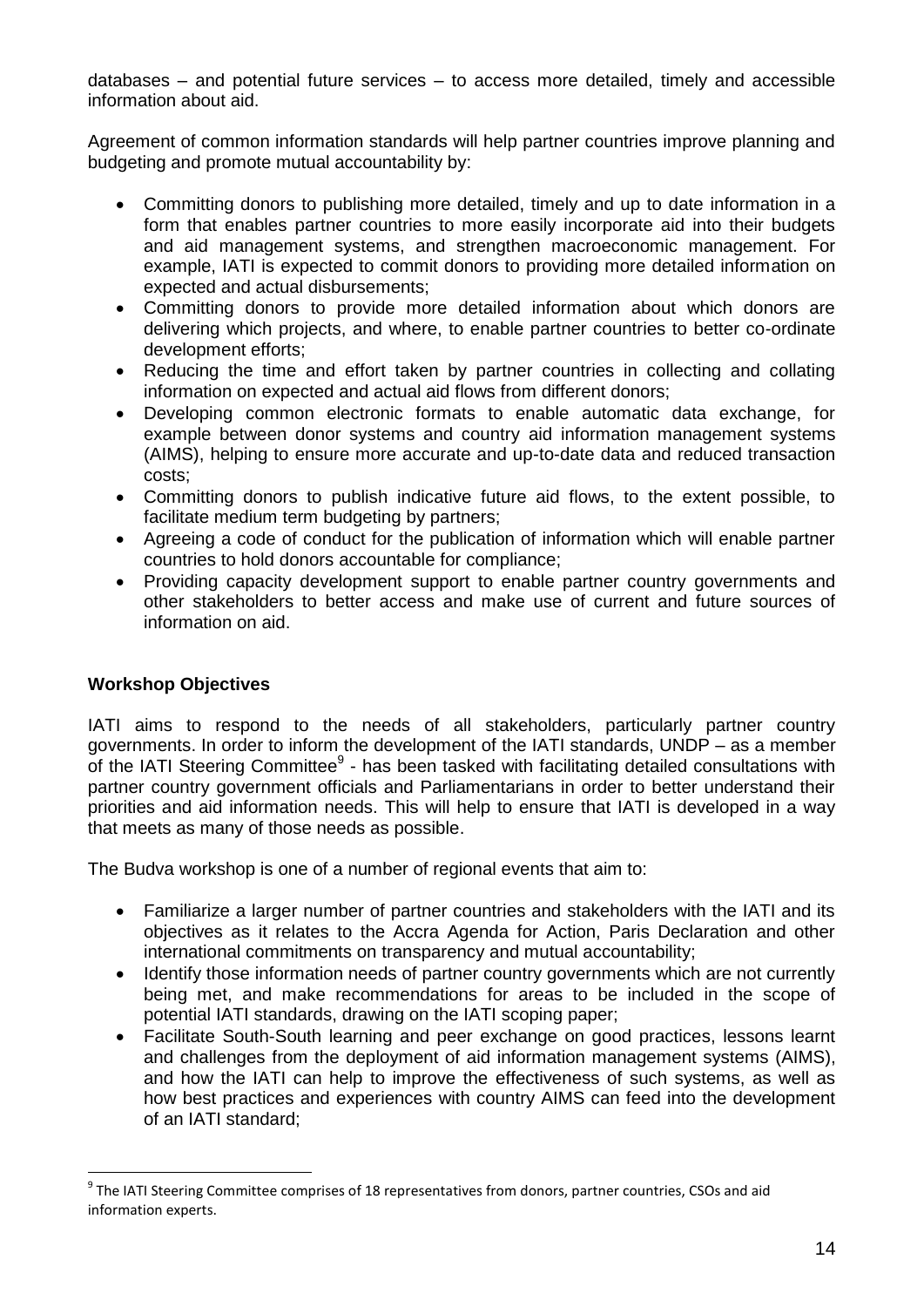• Discuss how to take the IATI forward at country, sub-regional, regional and global levels, to include partner country needs in regard to capacity development.

## **Expected Outputs**

- Enhanced awareness of and understanding of the aims and objectives of IATI, and its relationship to the AAA and WP-EFF, by partner countries;
- Peer learning on aid information management and shared discussion of challenges and how to address them;
- Guidance from partner countries as to the current sources of information on donor flows and activities, and an assessment of the usefulness of those sources;
- Prioritised list of areas/categories in which further and/or more detailed information on aid flows and activities is required. This should draw from, but not necessarily be limited to, Appendix C of the IATI Scoping study;
- Guidance and leadership from partner countries as to how they would like to see the IATI developed, and the role they see partner country members playing;
- Guidance from partner countries on key areas for inclusion in the Code of Conduct.

### **Follow-up activities**

It is anticipated that the outputs of this workshop should be shared in a number of ways, including:

- Full reports to be available online at [http://www.aidtransparency.net](http://www.aidtransparency.net/)
- Partner country representatives and UNDP feed back to the IATI Steering Committee in September 2009;
- Key messages from the regional consultations to be presented at the IATI Conference in October 2009;
- Partner country representatives and UNDP provide inputs and guidance to the Technical Advisory Group (TAG).

### **Resources / Inputs**

- The IATI scoping study will be the major background reading for the consultations. The paper will be circulated to participants ahead of the meetings, along with other relevant readings and background materials;
- Representatives of partner country governments will be invited to present on and share their respective experiences and challenges to date with respect to aid information.

### **Participation**

This sub-regional workshop is aimed at government officials involved in aid management and tracking activities from countries in Europe and the CIS.

It is anticipated that participants will come from a range of partner country institutions (Ministries of Finance, Planning, and possibly central banks and interested line ministries). Participation is aimed at heads of units responsible for aid management / tracking and their staff.

The following countries have been invited to attend the Budva workshop: Albania, Armenia, Bosnia and Herzegovina, Georgia, PISG Kosovo, Kyrgyz Republic, Macedonia, Moldova, Montenegro, Russia, Serbia, Ukraine, Uzbekistan.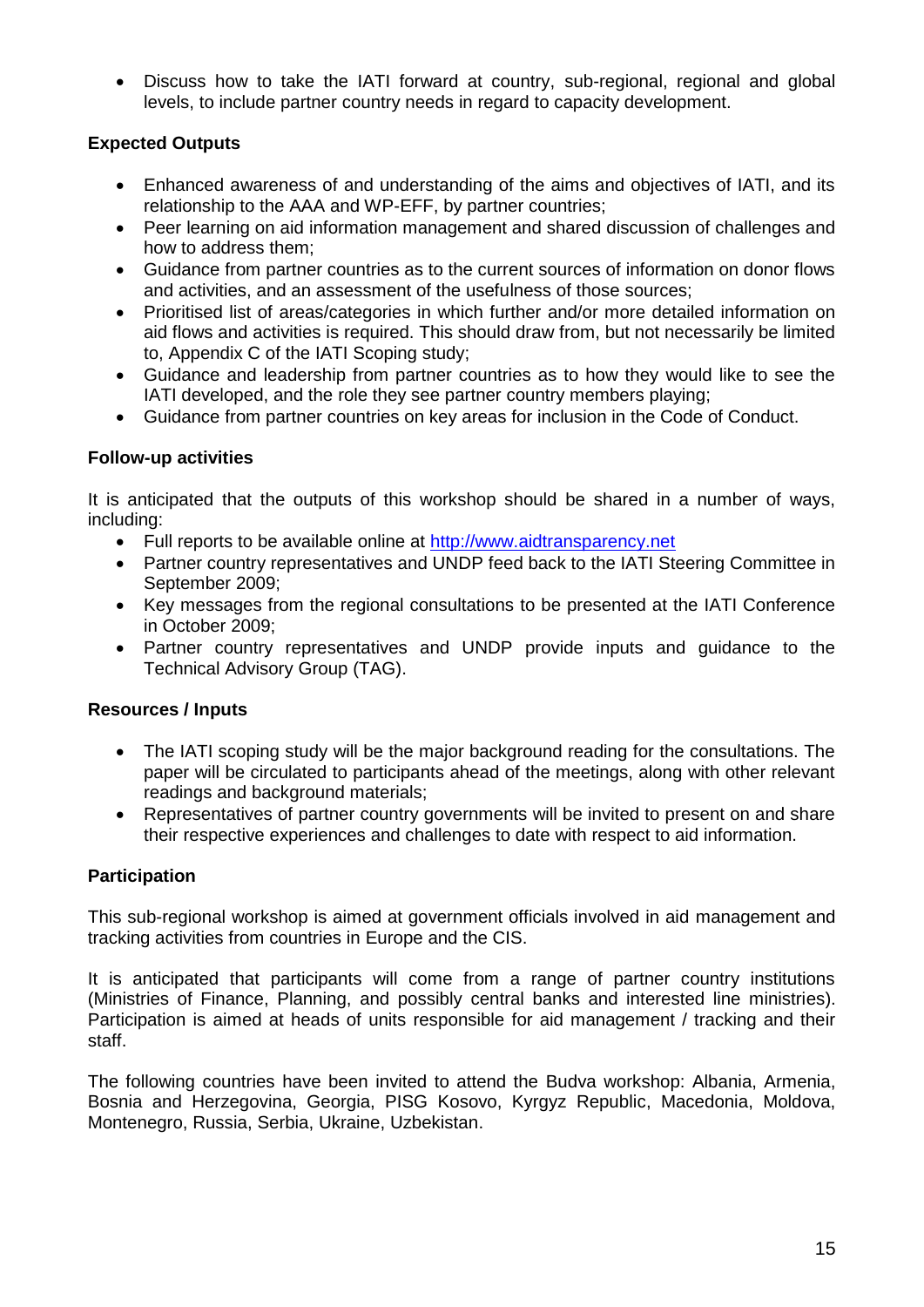





### **International Aid Transparency Initiative Consultation for Europe and the CIS**

#### **Hotel Maestral, Przno, Budva, Montenegro 6 th -7 th July 2009 AGENDA**

| <b>Time</b>                                                                   | <b>Session</b>                                                                               | Speaker/lead/rapporteur                             |  |
|-------------------------------------------------------------------------------|----------------------------------------------------------------------------------------------|-----------------------------------------------------|--|
| DAY ONE - MONDAY 6th <sup>th</sup> JULY 2009                                  |                                                                                              |                                                     |  |
| Session 1: Introduction: aid information in the broader context of ownership, |                                                                                              |                                                     |  |
|                                                                               | accountability and implementing the AAA                                                      |                                                     |  |
|                                                                               | Chair: Montenegro, Co-Chair: United Nations Development Programme                            |                                                     |  |
| $9.00 - 9.30$                                                                 | Welcome and opening remarks<br>Aims and objectives of the meeting                            | Mr. Milorad Sćepanović,                             |  |
|                                                                               |                                                                                              | Deputy Minister of Foreign<br>Affairs of Montenegro |  |
|                                                                               |                                                                                              | Mr. Alexander Avanessov,                            |  |
|                                                                               |                                                                                              | <b>UNDP Resident Representative</b>                 |  |
| $9.30 - 13.00$                                                                | Introduction and plenary discussion:                                                         | Lead: Ms. Daša Šilović,                             |  |
| $(11.00 - 11.30)$                                                             | Aid information in the broader context of<br>❖                                               | <b>UNDP/IATI Secretariat</b>                        |  |
| coffee break)                                                                 | ownership,<br>alignment<br>and<br>mutual                                                     |                                                     |  |
|                                                                               | accountability                                                                               | Presentation of scoping study:                      |  |
|                                                                               | Aims and objectives of IATI in the context<br>❖<br>of AAA implementation at the partner      | Ms. Astrid Schnitzer,                               |  |
|                                                                               | country level                                                                                | <b>UNDP/IATI Secretariat</b>                        |  |
|                                                                               | IATI scoping<br>study:<br>key<br>❖<br>messages,                                              |                                                     |  |
|                                                                               | findings, recommendations                                                                    | Rapporteur: Ms. Edina                               |  |
|                                                                               |                                                                                              | Topčagić, Ministry of Finance                       |  |
|                                                                               |                                                                                              | and Treasury, Bosnia and                            |  |
|                                                                               |                                                                                              | Herzegovina                                         |  |
| $13.00 - 14.00$                                                               | Lunch break                                                                                  |                                                     |  |
|                                                                               | Session 2: Key challenges in accessing and using aid information                             |                                                     |  |
| $14.00 - 15.30$                                                               | Break-out session 1:                                                                         | Rapporteurs to be chosen                            |  |
|                                                                               | Current sources of information on aid                                                        | within groups.                                      |  |
|                                                                               | - practice, instruments, challenges                                                          |                                                     |  |
|                                                                               | The IATI Scoping Paper makes reference to a<br>number of existing sources of aid information |                                                     |  |
|                                                                               | accessible to partner country governments                                                    |                                                     |  |
|                                                                               | (DAC-CRS;<br>national<br>aid<br>information                                                  |                                                     |  |
|                                                                               | management systems; ad-hoc data collection                                                   |                                                     |  |
|                                                                               | efforts at the country-level; accessibility of<br>some aid information via the web sites of  |                                                     |  |
|                                                                               | donors and other services such as AiDA).                                                     |                                                     |  |
|                                                                               | Reflecting on what currently exists, and the                                                 |                                                     |  |
|                                                                               | degree to which it meets partner countries'                                                  |                                                     |  |
|                                                                               | needs, will be important in informing the                                                    |                                                     |  |
|                                                                               | development of the IATI standard and Code of                                                 |                                                     |  |
|                                                                               | Conduct.                                                                                     |                                                     |  |
|                                                                               | Issues for discussion:                                                                       |                                                     |  |
|                                                                               | * What are country experiences/practices?                                                    |                                                     |  |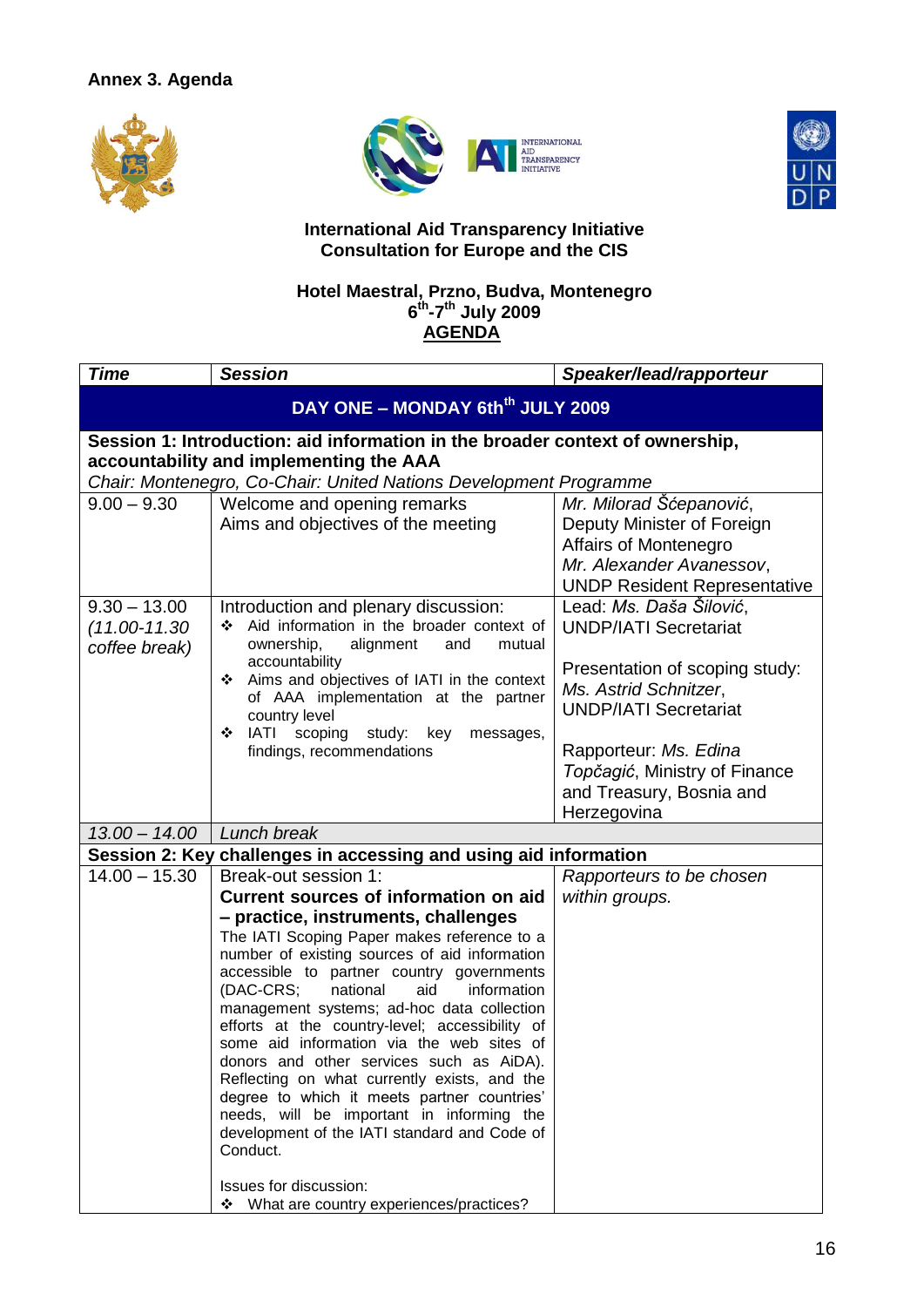|                 | ❖<br>What<br>databases<br>systems<br>and<br>are<br>available?                                          |                          |
|-----------------|--------------------------------------------------------------------------------------------------------|--------------------------|
|                 | How do you currently access information<br>❖                                                           |                          |
|                 | on aid to your country?                                                                                |                          |
|                 | Which sources of aid information are you<br>❖                                                          |                          |
|                 | familiar with, and to what extent do they                                                              |                          |
|                 | meet your needs?                                                                                       |                          |
|                 | • What are the key challenges you face in                                                              |                          |
|                 | using existing sources of aid information,<br>and how might your experiences translate                 |                          |
|                 | into recommendations for the development                                                               |                          |
|                 | of the IATI standard?                                                                                  |                          |
|                 | Is it different after crisis situations, in<br>❖                                                       |                          |
|                 | middle income countries, in countries in                                                               |                          |
|                 | accession to the EU?                                                                                   |                          |
|                 | How do different donors harmonise data<br>∙≫<br>collection and are they transparent in                 |                          |
|                 | providing data?                                                                                        |                          |
| $15.30 - 15.45$ | Lunch break                                                                                            |                          |
| $15.45 - 17.30$ | Break-out session 2:                                                                                   | Rapporteurs to be chosen |
|                 | Priorities for improving access to aid                                                                 | within groups.           |
|                 | information                                                                                            |                          |
|                 | The IATI Scoping Paper refers to a number of                                                           |                          |
|                 | areas which could be addressed by the IATI                                                             |                          |
|                 | standard (see page 1 of Executive Summary in<br>workshop folder). IATI calls for more detailed         |                          |
|                 | information on where aid is spent, when, how,                                                          |                          |
|                 | on what. It requests that this information be                                                          |                          |
|                 | timely. It calls for reliable information on future                                                    |                          |
|                 | aid flows, expected outputs, and sufficient                                                            |                          |
|                 | detail so it can be used in national budgeting                                                         |                          |
|                 | systems. It is important however that partner                                                          |                          |
|                 | country<br>needs<br>and<br>priorities<br>are<br>fully<br>reflected<br>in IATI's<br>understood, and are |                          |
|                 | programme of work. Prioritisation of needs will                                                        |                          |
|                 | be important in this regard.                                                                           |                          |
|                 |                                                                                                        |                          |
|                 | Issues for discussion:                                                                                 |                          |
|                 | What aid information do you need, and<br>❖                                                             |                          |
|                 | the most (least)<br>what you<br>see as<br>important?                                                   |                          |
|                 | Are there any information needs that you<br>❖                                                          |                          |
|                 | consider important that are not covered by                                                             |                          |
|                 | the scoping paper?                                                                                     |                          |
|                 | Within the broad categories proposed, are<br>❖                                                         |                          |
|                 | there any more specific information needs                                                              |                          |
|                 | that should be detailed?                                                                               |                          |
| $18.00 - 20.00$ | Cocktail reception (hosted by the Government of Montenegro)                                            |                          |

# **DAY TWO – TUESDAY 7th JULY 2009**

#### **Session 3: Solutions: Aid information management systems, IATI and complementary initiatives**<br>9.00-10.00 <br>Aid coordina Aid coordination, aid management and transparency in the context of Montenegro *Ms. Gordana Djurović*, Minister for European Integration, Montenegro 9.45 – 11.00 Plenary discussion: **Better aid information – better development impact?** The IATI Declaration and scoping paper make reference to the potential benefits of an IATI Facilitator: *Mr. Alexander Avanessov*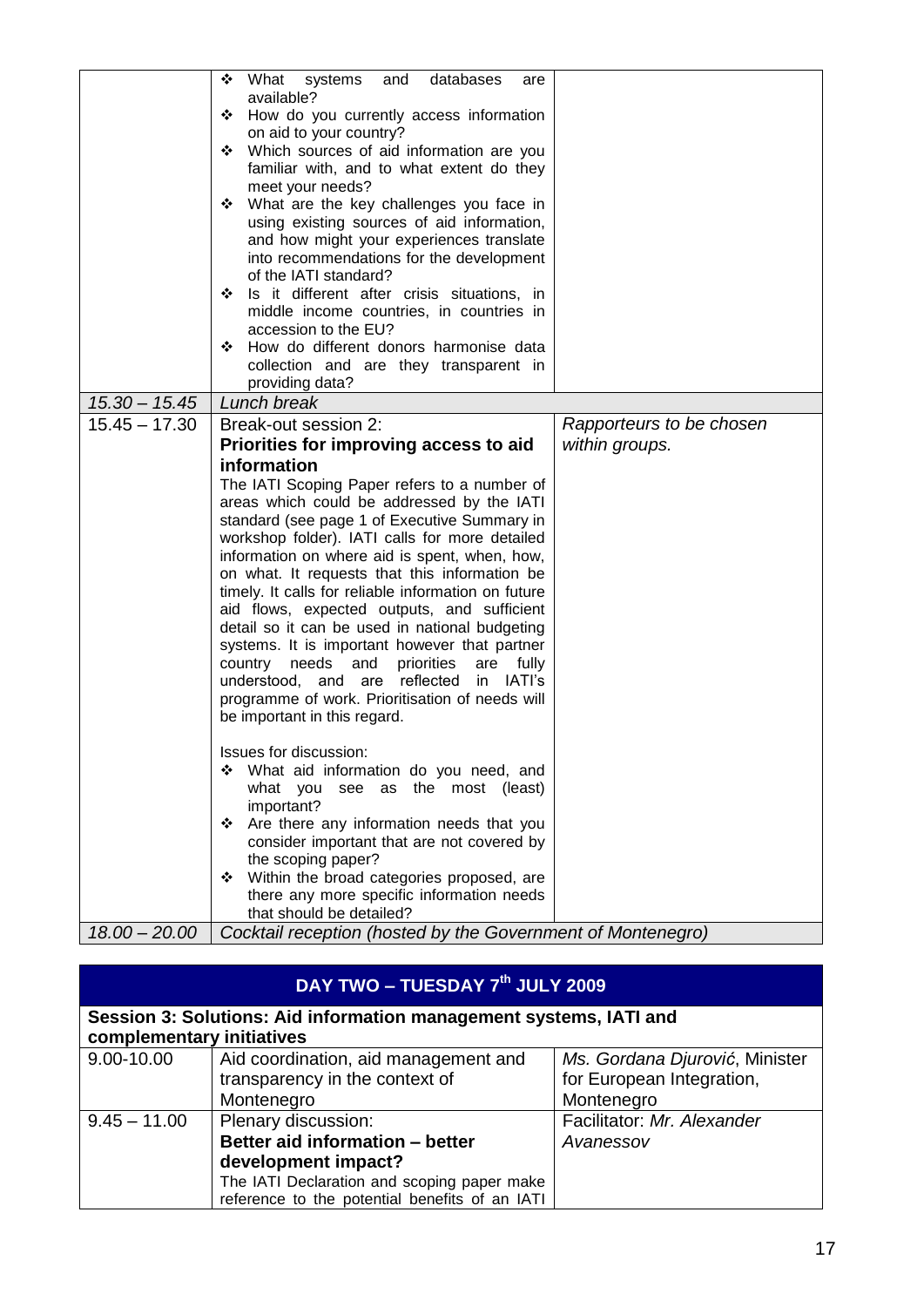| $11.00 - 11.30$ | standard and code of conduct. Central to the<br>development of these will be a clear<br>understanding of the intended benefits for<br>partner country stakeholders. Identifying clearly<br>how the improvements in aid transparency<br>facilitated by IATI will be translated into results<br>at country level will also be important in<br>mobilising the support of donors and other<br>stakeholders in this initiative. This session is<br>intended to discuss the key areas in which<br>better information on aid will impact on partner<br>prioritising<br>countries,<br>these<br><b>issues</b><br>and<br>outcomes were possible.<br>Issues for discussion:<br>• What are successes, challenges and<br>lessons learned in the use of<br>aid<br>information as it relates to ownership and<br>accountability?<br>Does good data on aid result in better<br>❖<br>decisions? What data do donors and<br>partner country governments need to<br>planning, budgeting<br>strengthen<br>and<br>execution?<br>How might improved information on aid<br>❖<br>support national ownership and strengthen<br>mutual accountability processes? For<br>example, what information might partner<br>country governments need to better hold<br>donors to account for their commitments<br>on the quality and volume of aid? And how<br>might better aid information strengthen<br>domestic accountability?<br>Coffee break |                                                                                                                                                                                                                                                                      |
|-----------------|-----------------------------------------------------------------------------------------------------------------------------------------------------------------------------------------------------------------------------------------------------------------------------------------------------------------------------------------------------------------------------------------------------------------------------------------------------------------------------------------------------------------------------------------------------------------------------------------------------------------------------------------------------------------------------------------------------------------------------------------------------------------------------------------------------------------------------------------------------------------------------------------------------------------------------------------------------------------------------------------------------------------------------------------------------------------------------------------------------------------------------------------------------------------------------------------------------------------------------------------------------------------------------------------------------------------------------------------------------------------------------------------------------------------|----------------------------------------------------------------------------------------------------------------------------------------------------------------------------------------------------------------------------------------------------------------------|
| $11.30 - 13.00$ | Panel discussion:<br>What are the linkages between external<br>❖<br>and internal resource mobilisation and<br>monitoring?<br>How could IATI help to support country<br>❖<br>PFM and aid management systems in this<br>respect?<br>What are capacity development needs?<br>❖                                                                                                                                                                                                                                                                                                                                                                                                                                                                                                                                                                                                                                                                                                                                                                                                                                                                                                                                                                                                                                                                                                                                     | Panelists:<br>Mr. Sasa Drljevic, Ministry for<br>European Integration,<br>Montenegro<br>Mr. Nurmambet Toktomatov,<br>Head, Department of Aid<br>Planning and Appraisal,<br>Ministry of Economic<br>Development and Trade,<br>Kyrgyzstan<br>Mr. Leopold Maurer, Head, |
|                 |                                                                                                                                                                                                                                                                                                                                                                                                                                                                                                                                                                                                                                                                                                                                                                                                                                                                                                                                                                                                                                                                                                                                                                                                                                                                                                                                                                                                                 | Delegation of the European<br><b>Commission to Montenegro</b><br>Facilitators: Mr. Alexander<br>Avanessov and Ms. Daša<br>Šilović, UNDP                                                                                                                              |
|                 |                                                                                                                                                                                                                                                                                                                                                                                                                                                                                                                                                                                                                                                                                                                                                                                                                                                                                                                                                                                                                                                                                                                                                                                                                                                                                                                                                                                                                 |                                                                                                                                                                                                                                                                      |
| $13.00 - 14.00$ | Lunch break                                                                                                                                                                                                                                                                                                                                                                                                                                                                                                                                                                                                                                                                                                                                                                                                                                                                                                                                                                                                                                                                                                                                                                                                                                                                                                                                                                                                     |                                                                                                                                                                                                                                                                      |
|                 | Session 4: Taking forward the IATI: partner country recommendations                                                                                                                                                                                                                                                                                                                                                                                                                                                                                                                                                                                                                                                                                                                                                                                                                                                                                                                                                                                                                                                                                                                                                                                                                                                                                                                                             |                                                                                                                                                                                                                                                                      |
| $14.00 - 16.00$ | Break-out session 3:<br>Key issues to take to the global IATI<br><b>Conference</b><br>(The Hague, 20-21 October 2009)<br>Issues for discussion:                                                                                                                                                                                                                                                                                                                                                                                                                                                                                                                                                                                                                                                                                                                                                                                                                                                                                                                                                                                                                                                                                                                                                                                                                                                                 | Facilitators: Mr. Alexander<br>Avanessov and Ms. Daša<br>Šilović, UNDP                                                                                                                                                                                               |